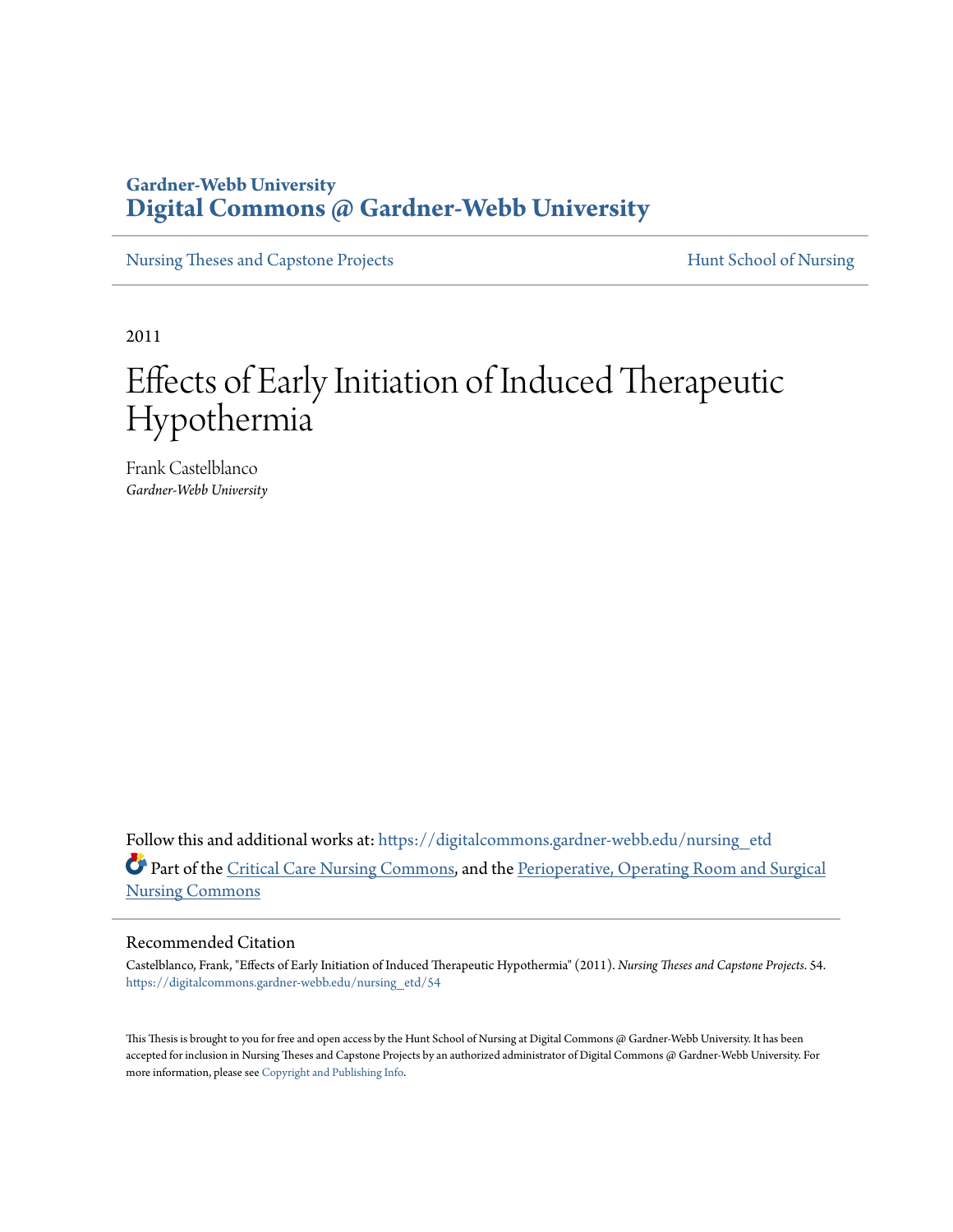Effects of Early Initiation of Induced Therapeutic Hypothermia

by

Frank Castelblanco

A thesis submitted to the faculty of Gardner-Webb University School of Nursing in partial fulfillment of the requirements for the Degree of Master of Science in Nursing

Boiling Springs

2011

Submitted by: Approved by:

Francisco Castelblanco Dr. Mary Alice Hodge

\_\_\_\_\_\_\_\_\_\_\_\_\_\_\_\_\_\_\_ \_\_\_\_\_\_\_\_\_\_\_\_\_\_\_\_\_\_\_\_ March 29, 2011 March 29, 2011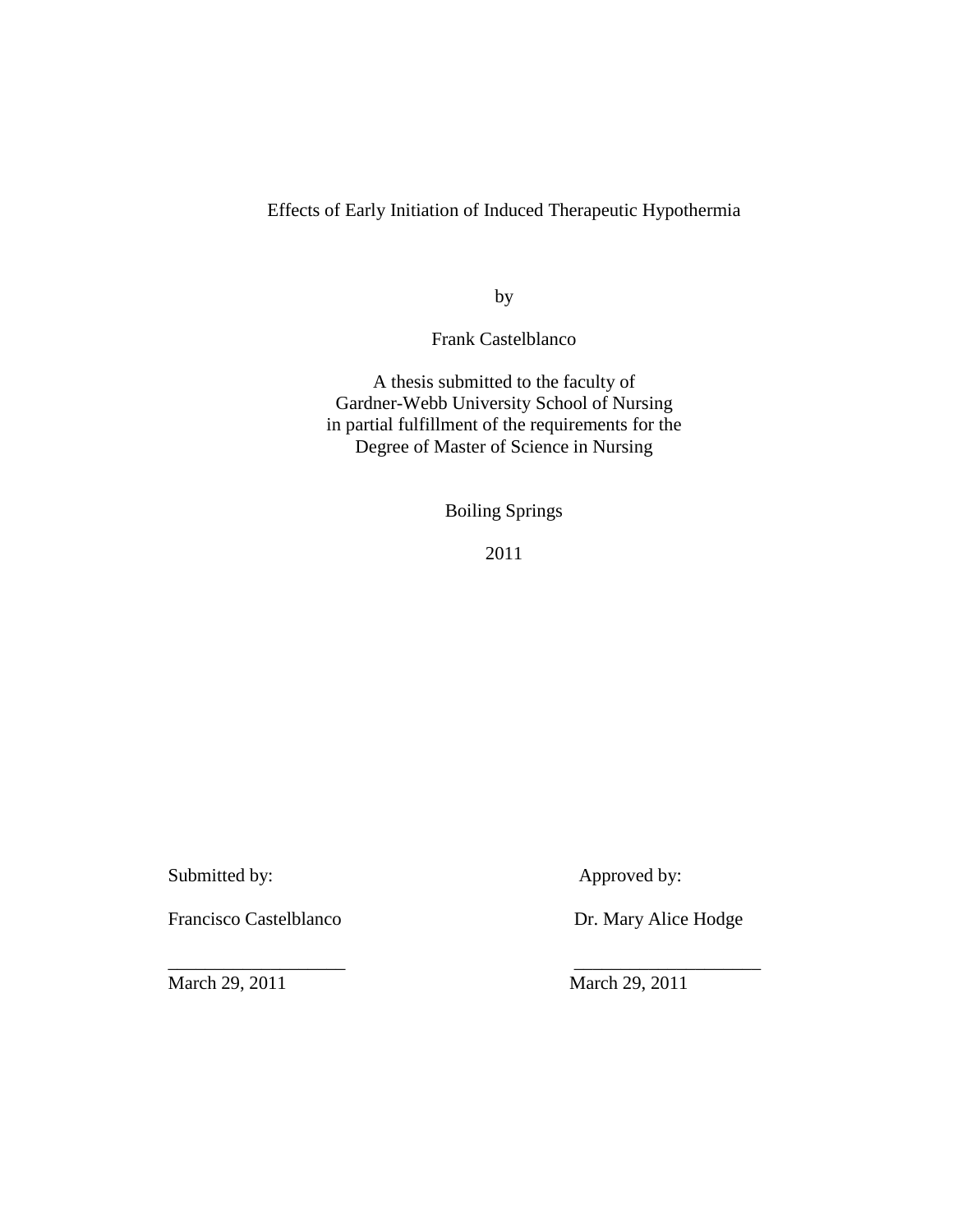#### **Abstract**

 Cardiac arrests are responsible for about 325,000 deaths annually in the United States (Heart Rhythm Foundation, 2010). The majority of these cardiac arrests occur outside the hospital setting, with a dismal national survival rate of 8% (American Heart Association, 2010). The Bernard (2002) and HACA (2002) studies demonstrated that by initiating therapeutic hypothermia as a treatment modality for cardiac arrests the survival rate could be as high as 49% and 55% respectively. Therapeutic hypothermia can be initiated in many different settings. The question remains, does the setting of the initiation of therapeutic hypothermia effect patient outcomes? The purpose of this study was to compare the effects of initiation of therapeutic hypothermia by EMS, Emergency Departments, and ICU nurses on cardiac arrest patient outcomes as measured by the Glasgow Coma Scale at discharge

 This study utilized a convenience sample of 178 consecutive cardiac arrest patients admitted from 2008-2010 in an 800-bed hospital in Western North Carolina. From the overall sample, 57 patients had a favorable neurological outcome (32% overall survival rate). EMS initiated therapeutic hypothermia in 24 instances with 7 patients surviving to discharge (29% survival rate). The Emergency Department initiated therapeutic hypothermia in 17 instances with 8 patients surviving to discharge (47% survival rate). ICU nurses initiated therapeutic hypothermia in 137 instances with 42 patients surviving to discharge (31% survival rate).

 Study results reproduced previous findings demonstrating the efficacy of therapeutic hypothermia in the treatment of cardiac arrests. The results also indicate a possible advantage to the initiation of therapeutic hypothermia by Emergency Departments.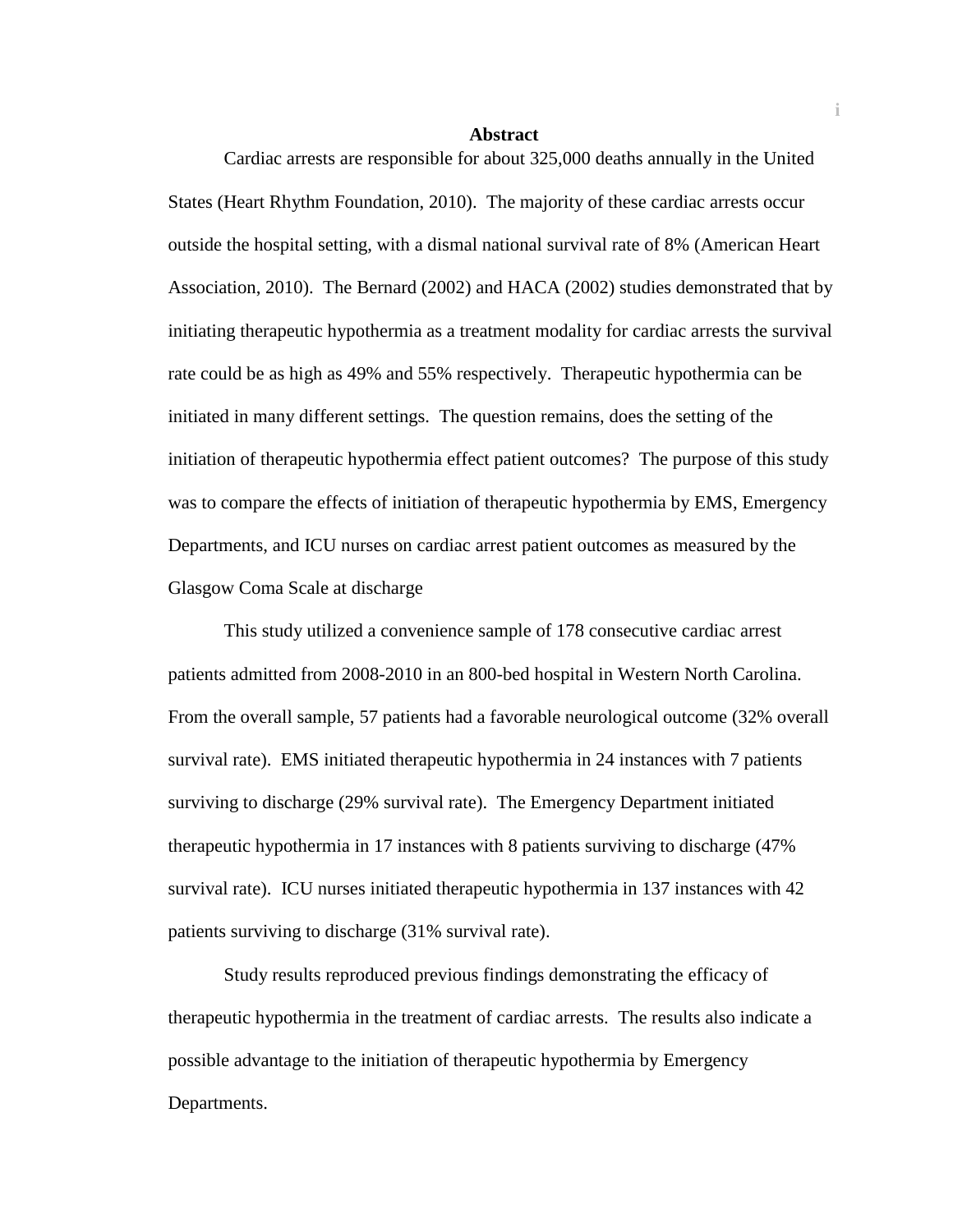## **Table of Contents**

| Abstract                             | $\mathbf{i}$ |
|--------------------------------------|--------------|
| List of Tables and Figures           | iii          |
| Chapter $I$ – Introduction           | 2            |
| Chapter II- Review of the Literature | 6            |
| Chapter III- Method                  | 11           |
| <b>Chapter IV-Results</b>            | 14           |
| Chapter V- Discussion                | 20           |
| References                           | 23           |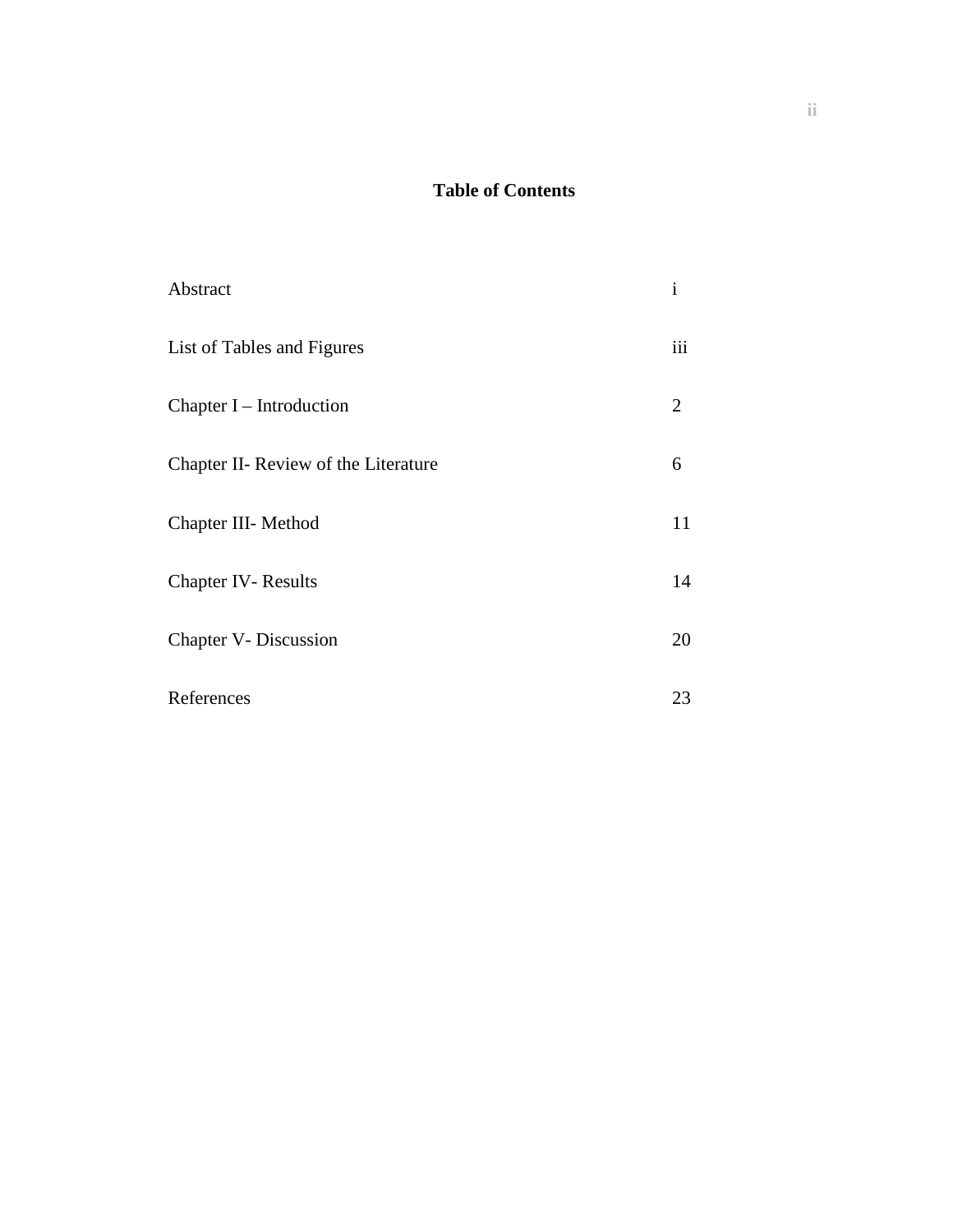## **List of Tables and Figures**

| Table $1 -$ Population                           | 14 |
|--------------------------------------------------|----|
| Table 2- Presenting Rhythms                      | 15 |
| Table 3- Neurologically Intact Discharge Rates   | 15 |
| Table 4- Discharge Rate Based upon Initiation    | 16 |
| Figure 1- Glasgow Coma Scale                     | 16 |
| Figure 2- Neurologically Intact Discharged Rates | 17 |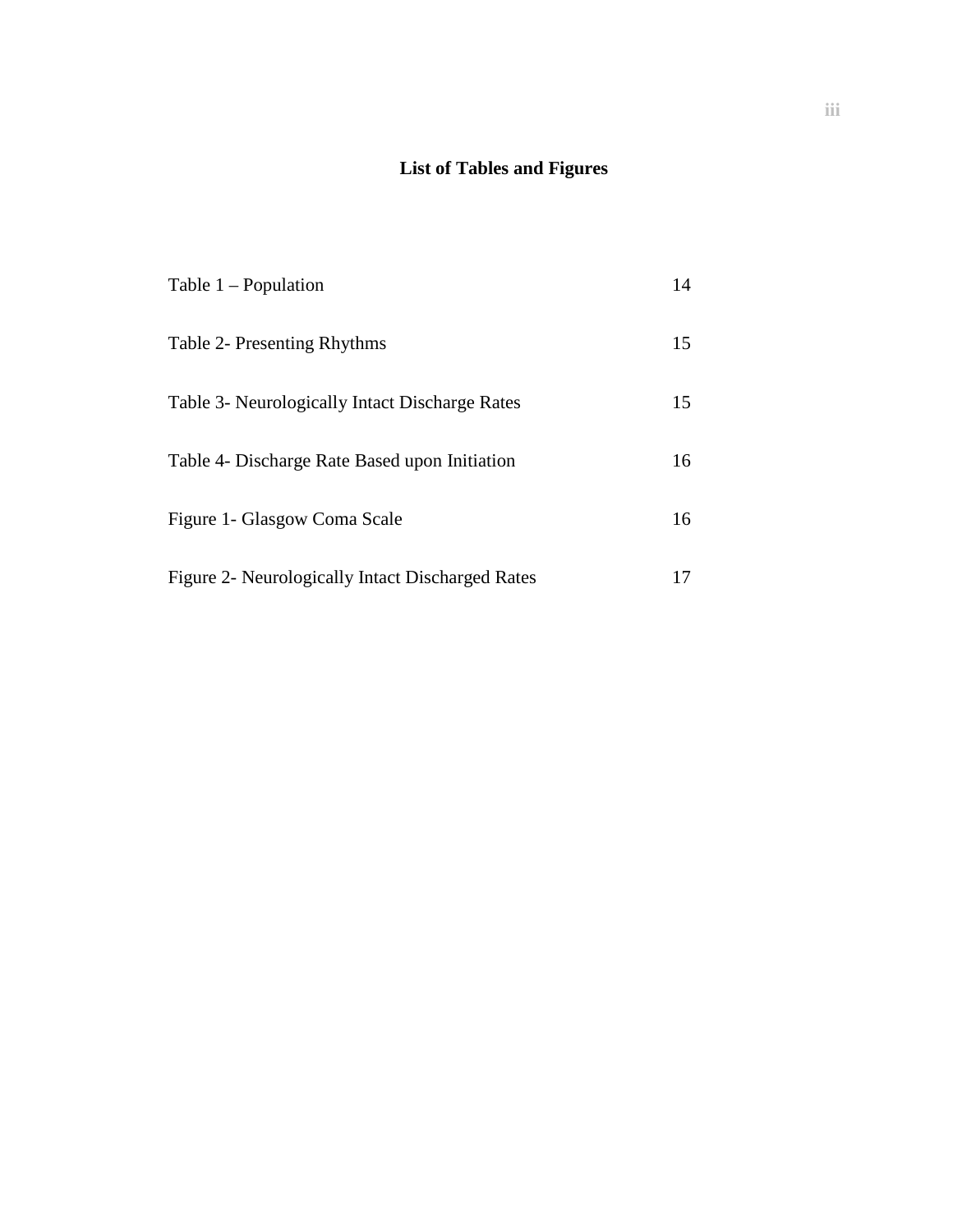#### **Chapter I**

#### *Statement of the problem*

Cardiac arrest is a condition where the heart starts beating erratically (ventricular fibrillation) or stops beating completely. According to the Heart Rhythm Foundation it is the leading cause of death annually (Heart Rhythm Foundation, 2010). This event is primarily due to an electrical conduction problem, a blockage in a coronary artery, a cardiac arrhythmia, or other causes. Cardiac arrests are responsible for about 325,000 annual deaths (Heart Rhythm Foundation, 2010). The majority of cardiac arrests occur out of the hospital, with a national survival rate of 8% (American Heart Association, 2010).

#### *Background and need*

 To understand the purpose of this study it was necessary to examine previous research and studies in the field. The background literature for this study focused on therapeutic hypothermia treatment articles published between 2002 and 2010. The initial key word search on hypothermia, in CINAHL for articles on the topic yielded 2229 articles (1994-2010). However, a narrowing down of the search using key words therapeutic hypothermia, yielded 190 articles for the same period. This study focused on the articles from 2002 -2010. The primary basis for including articles from 2002 was to allow inclusion of the groundbreaking Bernard and HACA studies published that year in The New England Journal of Medicine (Collins & Samworth, 2008).

 The Bernard study, a randomized controlled European trial that consisted of 77 patients, demonstrated favorable neurological outcomes for 49% of the patients that received therapeutic hypothermia versus 26% in the group that did not receive the treatment (Bernard, 2002). The Hypothermia After Cardiac Arrest (HACA) Group study,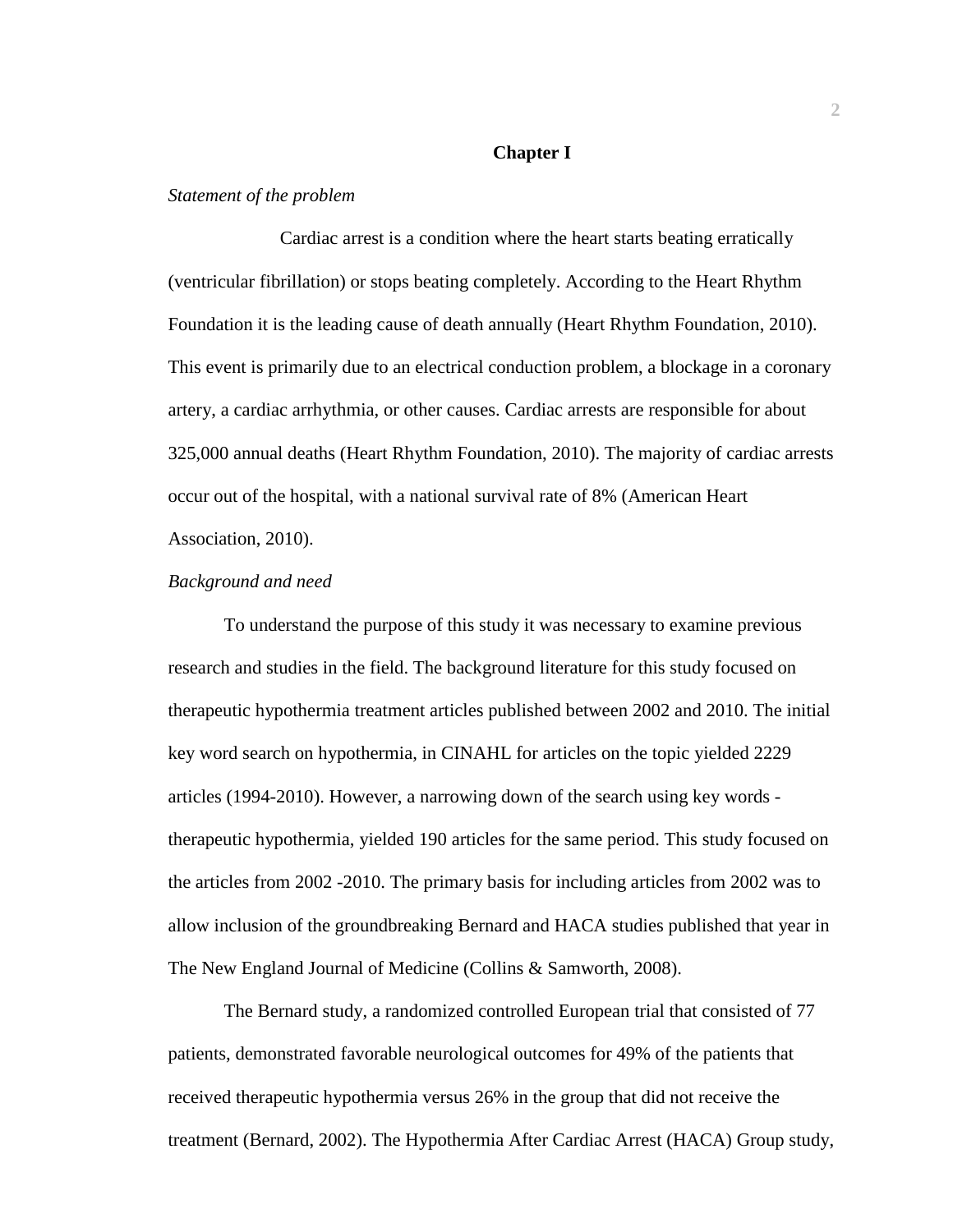a randomized controlled Australian trial that consisted of 275 patients, demonstrated favorable neurological outcomes for 55% of the patients that received therapeutic hypothermia versus 39% in the group that did not receive treatment (HACA, 2002). The studies each had several limitations; however, their results have been the basis for the initiation of the American College Cardiology 2005 and 2010 guideline recommendations in support of therapeutic hypothermia. Both studies concluded that hypothermia treatment for cardiac arrest patients improved outcomes (Collins & Samworth, 2008). There have been several studies conducted since these but they have not been as large, randomized or completed.

#### *Purpose of the Study*

The purpose of the study was to compare the effect of initiation of therapeutic hypothermia by EMS personnel as compared to emergency room nurses and ICU nurses on patient outcomes as measured by the discharge Glasgow Coma Scale in cardiac arrest patients. The focus of this study was on the early initiation of hypothermia by emergency department nurses or EMS paramedics as compared to intensive care unit nurses at an 800 bed primary care facility in Western North Carolina.

 Each year, two hundred thirty-six thousand to three hundred twenty-five thousand deaths can be attributed to out of hospital cardiac arrests. These deaths may also be looked upon as a number that can be decreased through the use of induced hypothermia (Nichol et al., 2010). This study served to gather data about patient mortality outcomes with early initiation of induced hypothermia as measured by the Glasgow Coma Scale. The findings from this study will be utilized to support the initiation of a regional cardiac arrest system that employs induced hypothermia as a treatment as well as adding to the general knowledge in the field.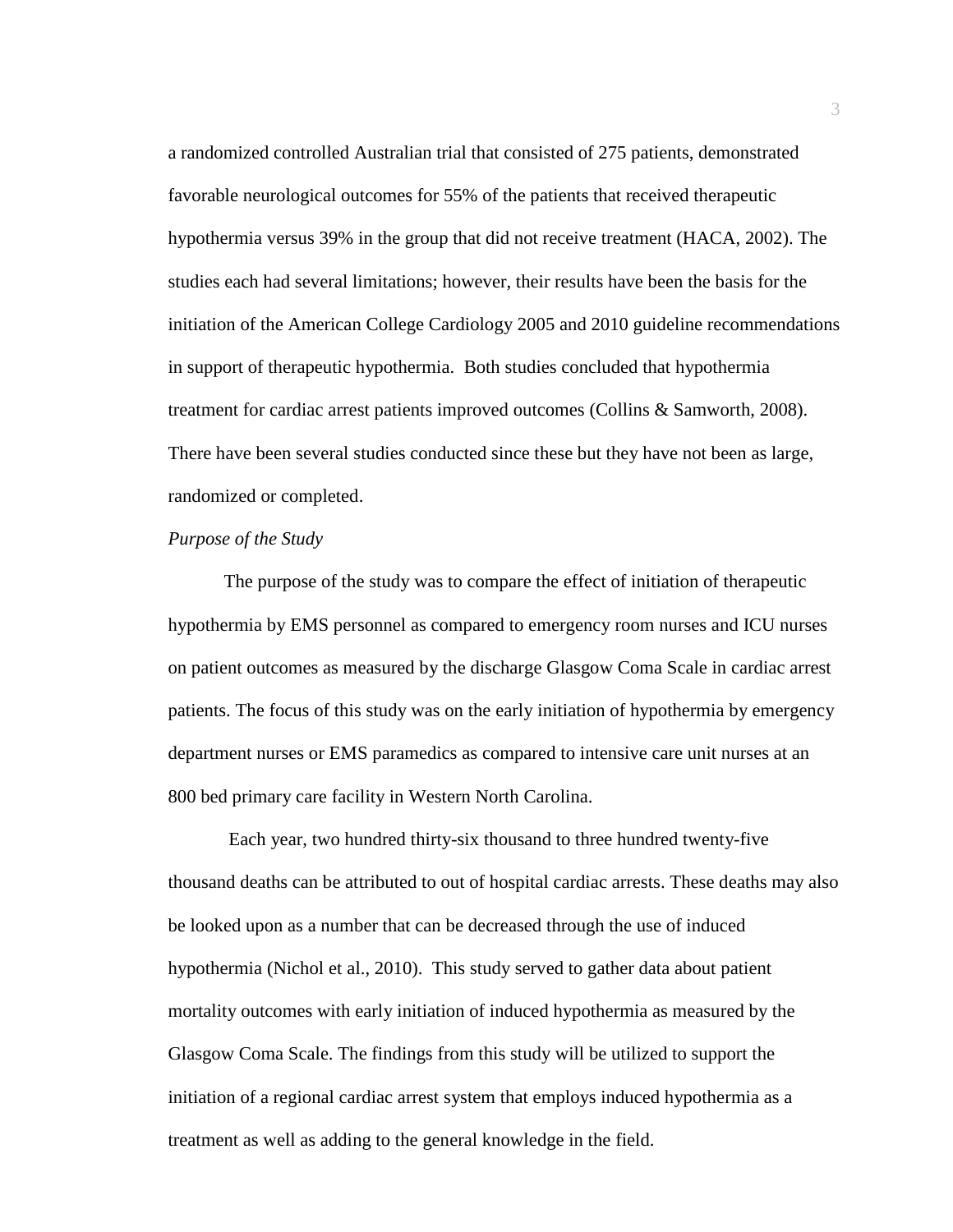#### *Significance*

The study results will add to the evidence based knowledge about therapeutic hypothermia. The results of the study will help to increase EMS provider as well as nursing awareness of therapeutic hypothermia and early initiation with cardiac arrest patients. The data will help support the need for regional cardiac arrest systems and the early initiation of therapeutic hypothermia by regional emergency departments and EMS systems. The patients that received the hypothermia treatment within the study may have had an increased chance of survival based upon the low survival rate of cardiac arrest patients who do not receive treatment versus those who do.

#### *Research Question*

The research question that was examined by this study- Comparatively does the initiation of therapeutic hypothermia by emergency room nurses or EMS paramedics or ICU nurses, decrease mortality for cardiac arrest patients?

#### *Definition of terms*

The following definition of terms will provide a guide to better understand therapeutic hypothermia.

*Arrhythmia* is an electrical heart rhythm disorder (Heart Rhythm Foundation, 2010).

*Asystole* is the absence of any cardiac rhythm.

*Myocardial infarction* is defined as a blockage in the coronary arteries that can lead to heart muscle tissue death (American Heart Association, 2010).

*Pulseless Electrical Activity* is an observed cardiac rhythm without a palpable pulse.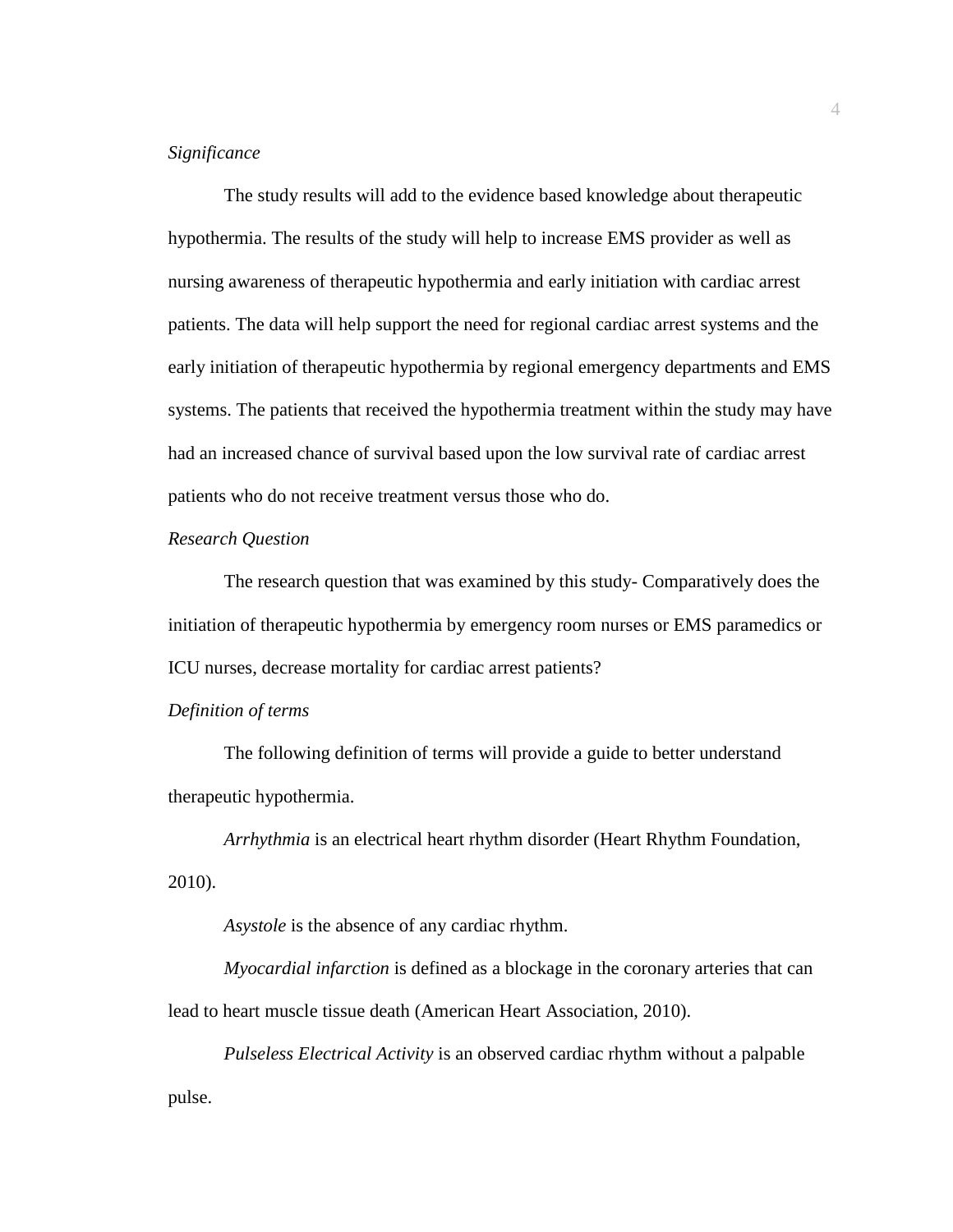*Sudden cardiac arrest* is an unexpected failure of the heart's electrical system which results in an abnormal beating of the heart (American Heart Association, 2010).

*Therapeutic hypothermia* is the process to lower a patient's temperature through infused cold saline, ice packs, cooling blanket or a mechanical device

*Ventricular Fibrillation* is an irregular rapid heartbeat in which the heart ventricles spasm but do not pump blood to the body (Heart Rhythm Foundation, 2010).

*Ventricular Tachycardia* is a very rapid regular heartbeat that is initiated in the ventricles of the heart which may lead to ventricular fibrillation or more serious conditions (Heart Rhythm Foundation, 2010).

### *Theoretical Framework*

Faye Abdellah's Patient-Centered Approaches in Nursing theory will be the theoretical framework used to describe the elements of the study. Abdellah's theory places emphasis on the patient as opposed to the disease. It is a grand theory which by definition is a wide-ranging conceptual framework for nursing practice. Abdellah developed a grand theory that defines twenty-one human need nursing problems that the nurse problem-solves through caring for the patient as a whole being.

The role of the nurse in therapeutic hypothermia as the problem solver is a strong indication for the application of this theory for the study. The nurse will be focused on the cardiac arrest patient from the moment they enter the emergency department and they will play a major role in the initiation of therapeutic hypothermia. The management of the patient's physiological needs will be great and will require the nurse to assess all the systems at once in order to decrease the already high risk of mortality already associated with cardiac arrest.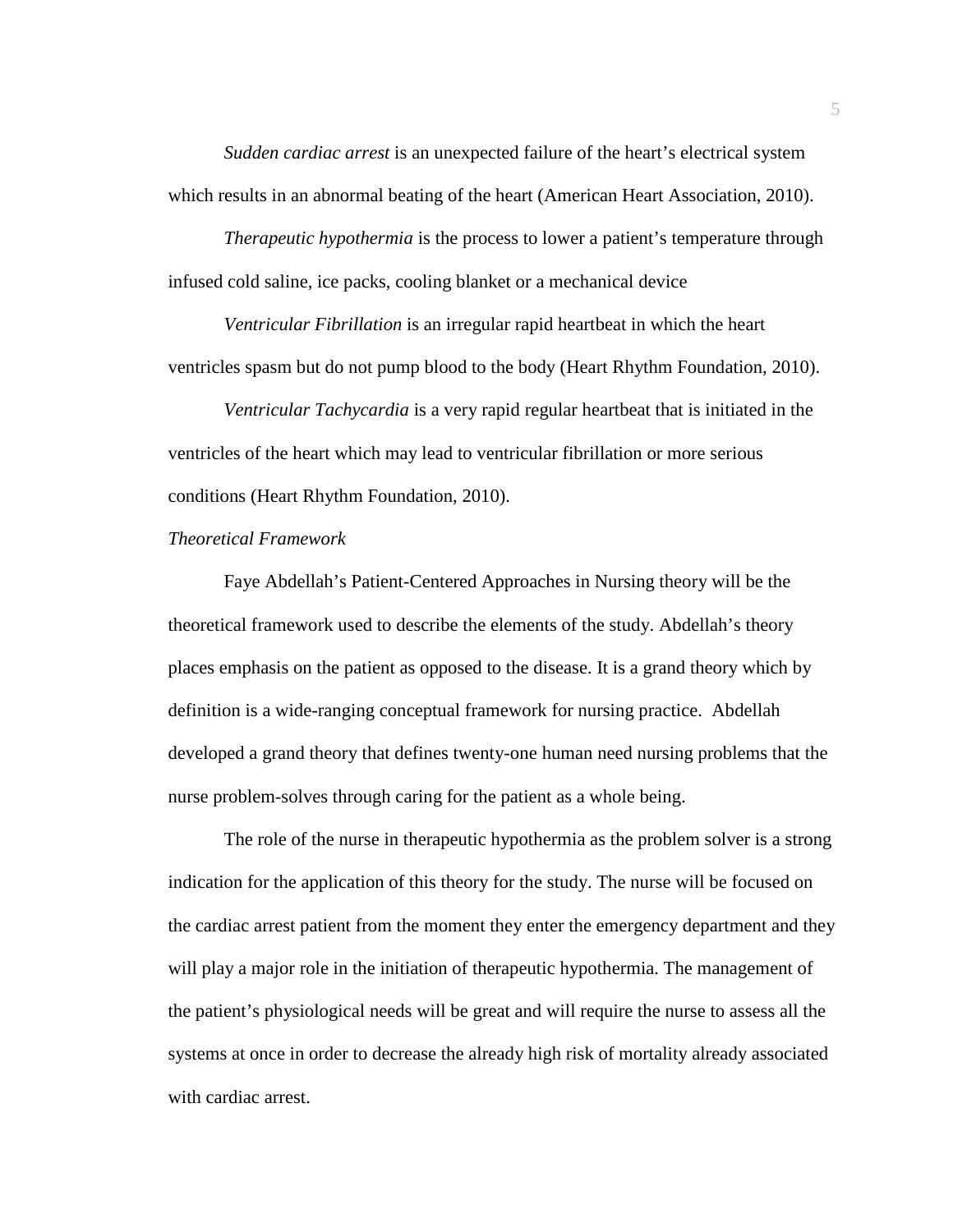#### **Chapter II**

#### **Literature Review**

Out of hospital cardiac arrests are responsible for 236,000 to 325,000 annual deaths in the United States (Nichol et al, 2010). The median survival rate for patients is 8.4% (Nichol et al, 2010). The survival rate can be misleading due to the reality that most "survivors" are not neurologically intact, thus making the quality of life survival rate even lower. These statistics elucidate the need for interventions that can result in favorable outcomes. Therapeutic hypothermia is that intervention. Trials such as HACA (2002) and Bernard (2002) have demonstrated favorable outcomes as high as a 55% survival rate. These trials were both randomized and included 275 and 77 patients respectively (HACA, 2002; Bernard, 2002).

This study examined the initiation of therapeutic hypothermia by regional EMS agencies and emergency room nurses as an intervention for out of hospital cardiac arrests. This was a non randomized retrospective study that measured various data elements including patient mortality, and neurological status upon discharge. The data from this research study will be utilized to demonstrate the development and initiation of a regional therapeutic hypothermia system that may be replicated in other areas as well as adding to the general knowledge in the field of cardiac arrests.

The literature review reflects data from the CINAHL database from 2005-2010. The key words utilized were hypothermia, induced hypothermia, therapeutic hypothermia, and cardiac arrest. The search was limited to articles published in English, from 2005 and on, full text, and peer reviewed of which 8 were chosen as representative of the data. The literature review combines surveys, trials, a case study, and prior literature reviews in order to give a complete history and current state of hypothermia.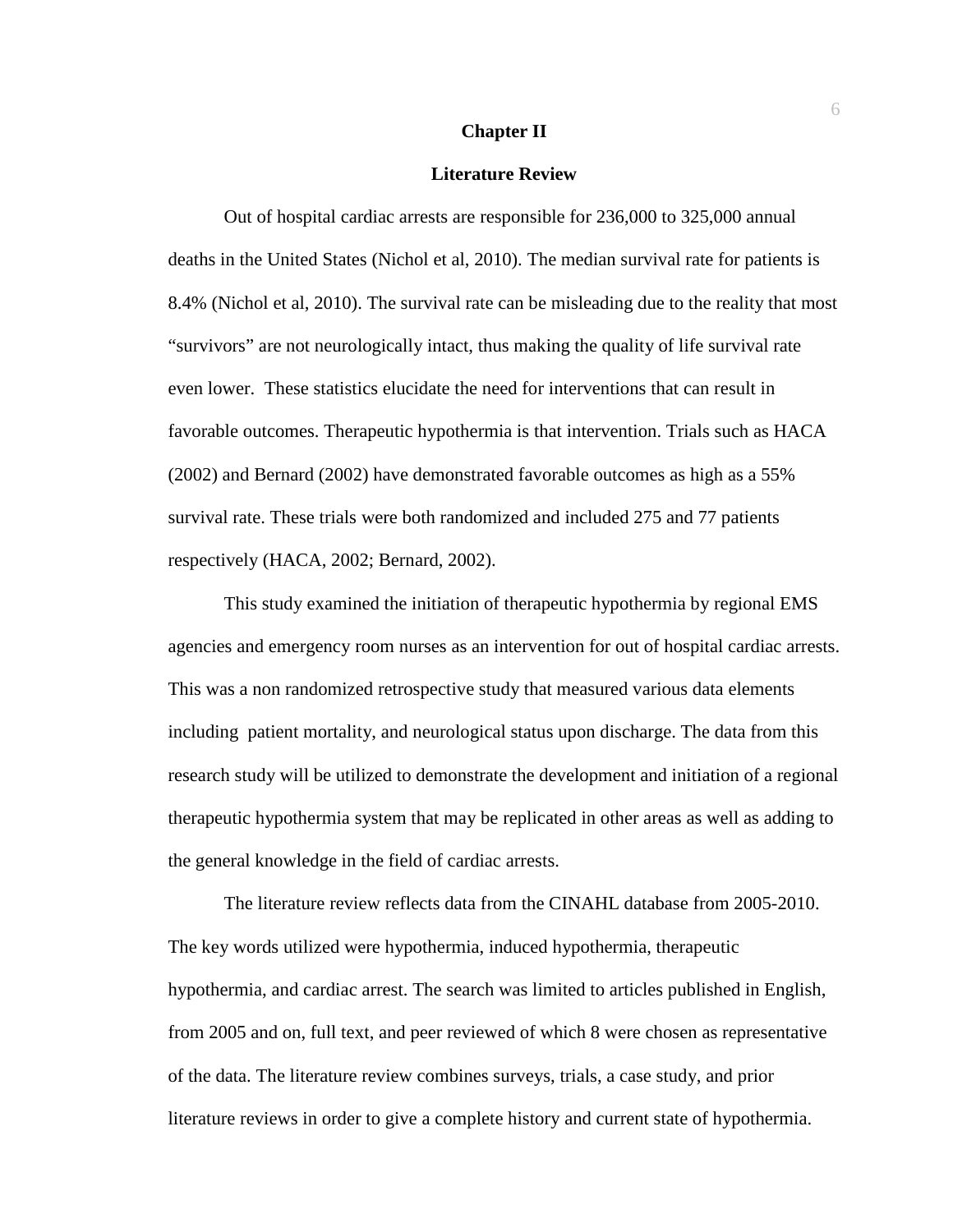The major gaps are lack of current large randomized studies and lack of trials that include the pre-hospital initiation of therapeutic hypothermia. The following article summaries illustrate the gaps in knowledge that justified this study.

An internet survey was conducted by Kennedy, Green and Stenstrom (2008) to examine the use hypothermia treatment for cardiac arrest patients by Canadian Emergency Room physicians. The study consisted of 247 completed surveys from ER physicians and residents. The researchers determined that a total of 47% of the respondents had used hypothermia treatment for cardiac arrest patients. The researchers derived that the main influential factor for hypothermia use was the presence of a policy or protocol defining its use (Kennedy, Green and Stenstrom 2008).

 A convenience questionnaire study was conducted by Suffoletto, Salcido, and Menegazzi (2008) to examine the prevalence of EMS agencies utilizing Induced Hypothermia and the barriers to implementation. The researchers utilized 145 completed questionnaires from physicians at the National Association of EMS Physicians which represented 59% of the physicians present. The researchers found that only 6.2% of the physicians had hypothermia protocols in place in their respective EMS services. The researchers tabulated the main barriers to initiation of a hypothermia protocol as: a) EMS overburdened with other tasks- 62.1%, b) short transport times- 60.7%, c) no refrigeration equipment – 60%, d) and lack of continuation of hypothermia treatment at the hospital receiving the patient- 56.6%. The researchers believed the low use of induced hypothermia will increase with the initiation of cold saline as an acceptable cooling method (Suffoletto, Salcido, and Menegazzi, 2008).

 A retrospective clinical audit was conducted by Hay, Swann, Bell, Walsh and Cook (2007) to examine therapeutic hypothermia in relation to: case mix of admitted Out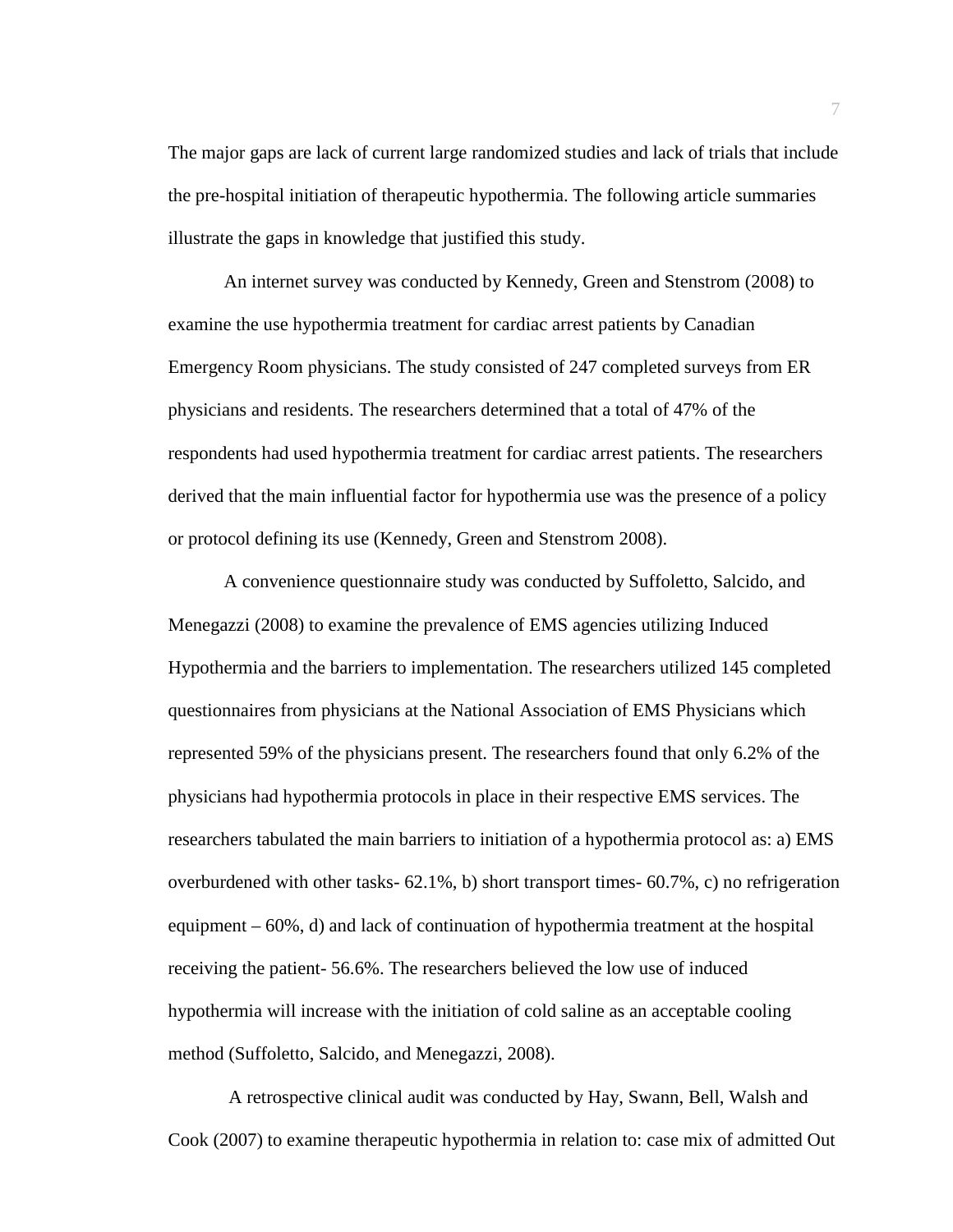of Hospital Cardiac Arrests and features that predict positive outcomes, the use of a clinical pathway, treated patient outcomes, and LOS and utilization of resources. Data from 139 ICU patients between January 2002 and December 2005, who were admitted with cardiac arrest, were used in the study. The researchers found that 27% of all patients treated had a positive outcome with the largest subgroup of the case mix being those presenting with VF, 41% (Hay, Swann, Bell, Walsh & Cook, 2007). The researchers concluded that the introduction of the hypothermia clinical pathway improved the number of patients being cooled and the proportion of the patients achieving the cooling targets. Researchers found that 21% of patients included in the trial that received hypothermia treatment would not have been included in a previous large European clinical trial. The researchers illustrated the median ICU LOS for all patients in the study was 1.9 days and the median length of the total hospital stay was 2.4 days. The findings from the study support the use and implementation of therapeutic hypothermia for cardiac arrest patients (Hay et al., 2007).

 A literature review was conducted by Collins and Samworth (2008) to evaluate the studies about the utilization of therapeutic hypothermia on cardiac arrest patients. The researchers analyzed related studies from numerous databases for the period of 1997- 2007. The researchers found that there were two randomized controlled trials which provided apparent support for the use of therapeutic hypothermia in the treatment of cardiac arrest patients. The researchers suggest further research about the use of in hospital arrest and earlier initiation is needed. The researchers recommend that hospitals should devise therapeutic hypothermia policies/procedures since favorable outcomes from the studies support its use (Collins and Samworth, 2008).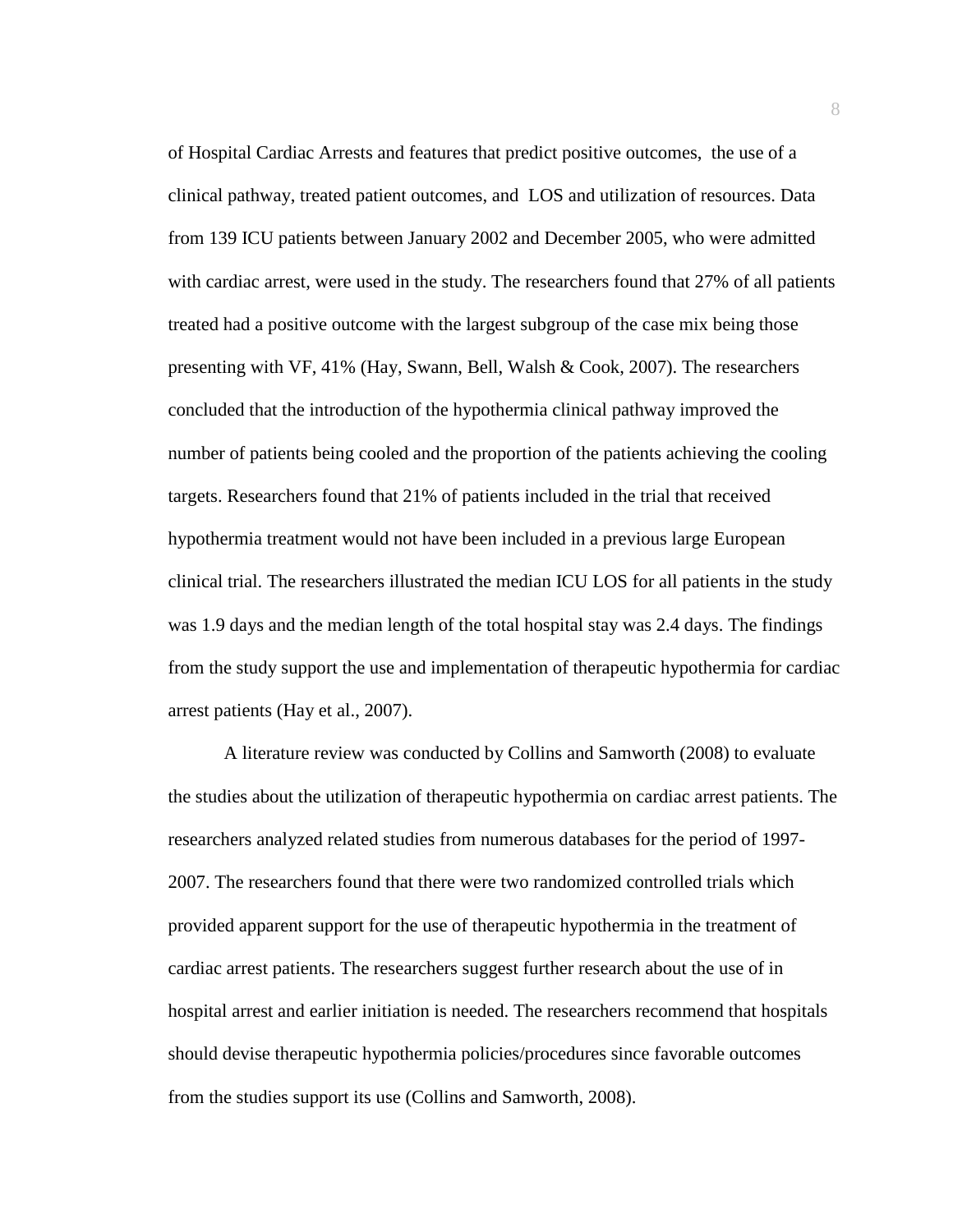A literature review was conducted by Koran (2008) to evaluate the use of hypothermia and to develop a therapeutic hypothermia protocol for the emergency department. The literature review focused on nine studies from 2005 -2008 that ultimately were the basis for the specifics of the protocol. The researcher described how the protocol was successfully initiated and evaluated. The study demonstrated the method for developing and initiating a therapeutic hypothermia protocol but also stated the need for all emergency departments to have one based upon previous evidence based findings (Koran, 2008).

 A literature review was conducted by Zeitzer (2008) to examine the effectiveness of inducing hypothermia on cardiac arrest patients in order to decrease neurological deficits. The researcher included data from six studies from the period of 1997-2002. The researcher found that all of the studies demonstrated favorable neurological outcomes, one as high as 55% and four demonstrated a decrease in mortality. Zeitzer's study illustrated that inducing hypothermia for a cardiac arrest patient resulted in decreasing neurological deficits and mortality rates (Zeitzer, 2005).

 The case study by Bader, Rovzar, Baumgartner, Winokur, Cline, and Schiffman (2007) demonstrated the positive neurological outcome from the initiation of hypothermia on a cardiac arrest patient. The researchers described the favorable results from two previous studies and presented the case study to illustrate the treatment. The researchers support the use and implementation of therapeutic hypothermia for cardiac arrest. Open communication between providers is stressed in order to promote better care (Bader, Rovzar, Baumgartner, Winokur, Cline, and Schiffman, 2007).

 A study by Olson, Kelly, Washam, and Thoyre (2008) examined the ICU nursing workload with Induced Hypothermia patients. The researchers utilized a questionnaire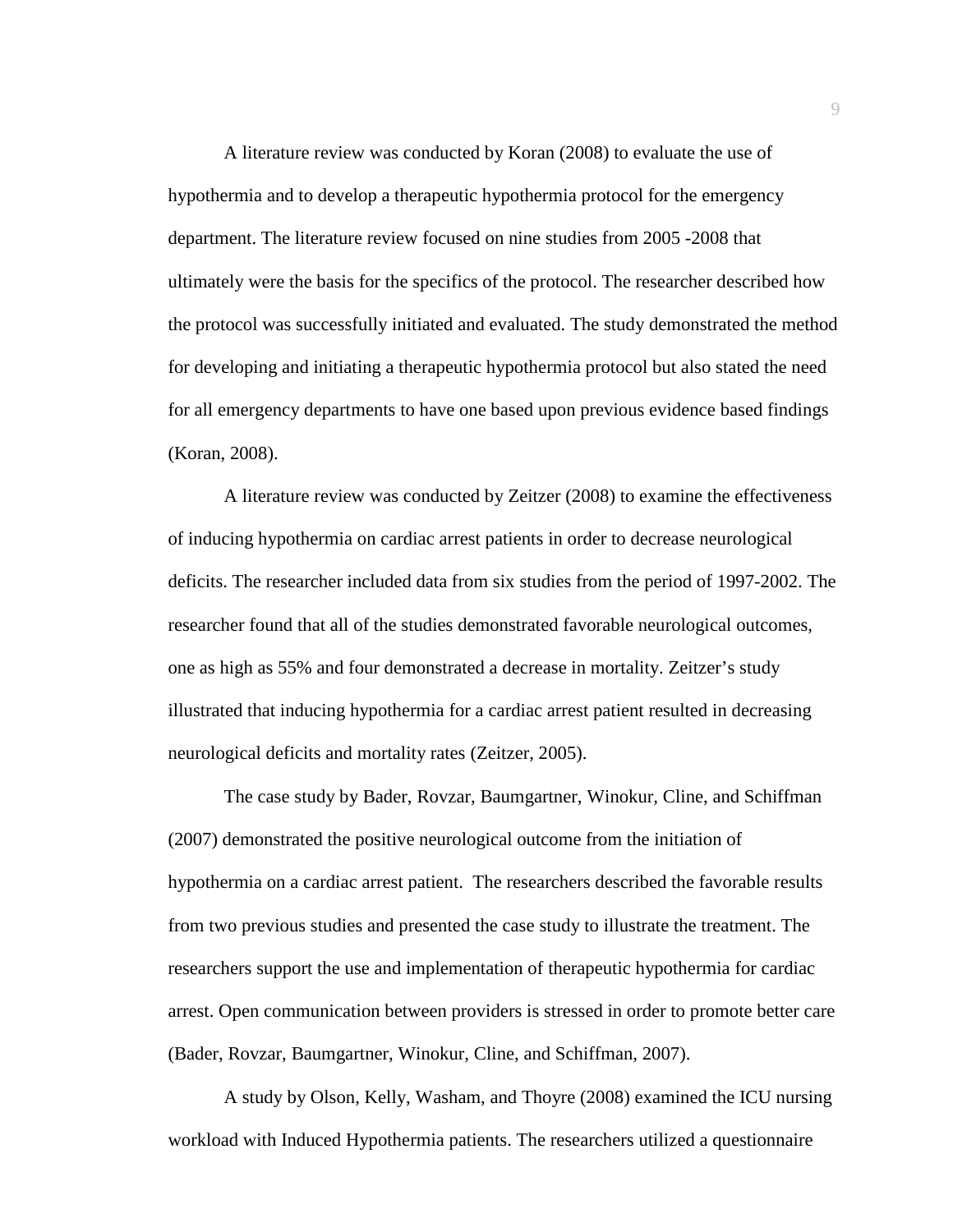that asked 107 ICU nurses to estimate the amount of time it would take to complete certain tasks given various scenarios. The results indicated that nurses performed the most appropriate task based upon the scenario regardless of the time it took to complete. The mean times for interventions related with induced hypothermia were longer indicating that the nurse would spend more time with these patients (Olson, Kelly, Washam, and Thoyre, 2008).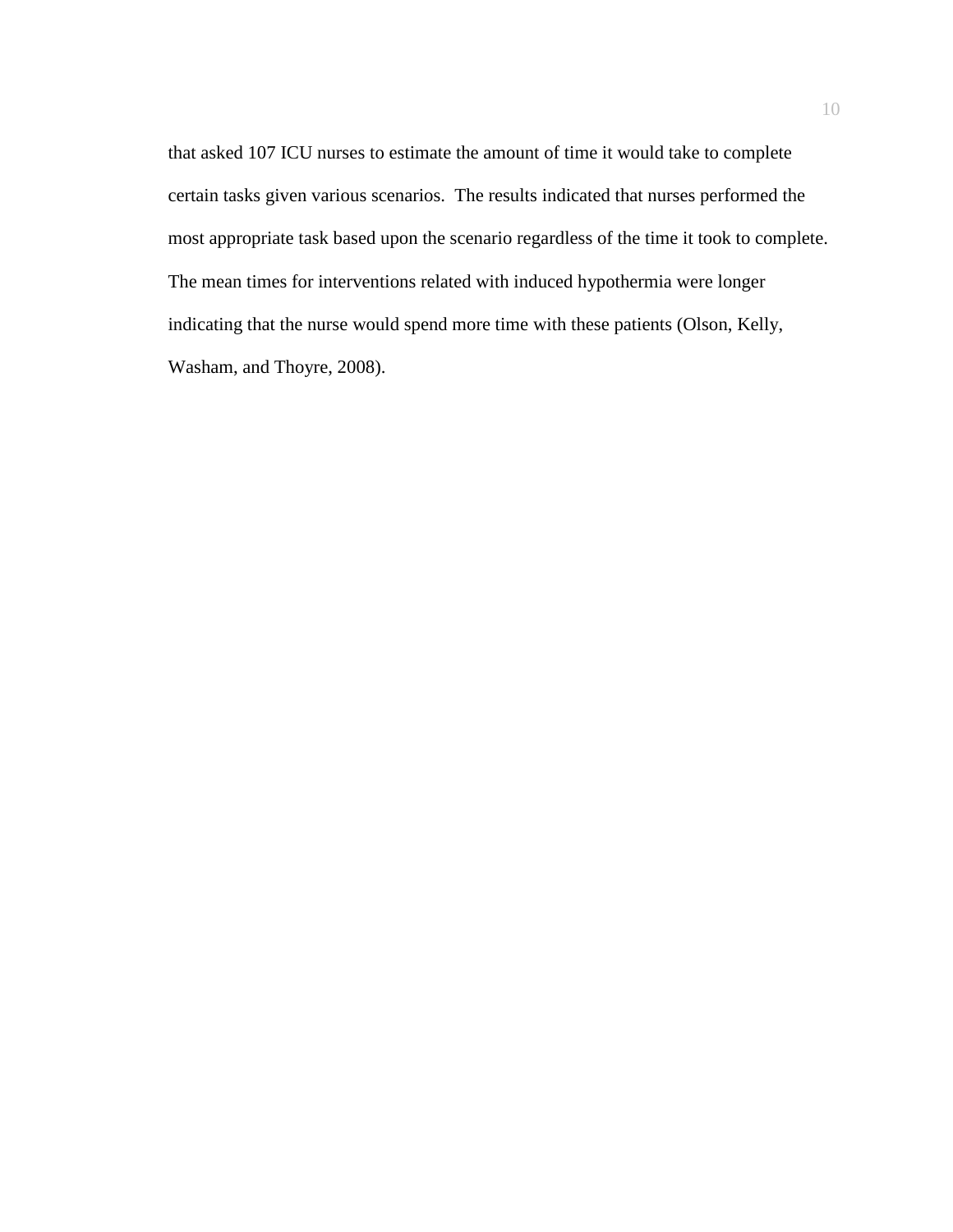# **CHAPTER III**

#### **Method**

The aim of this paper was to examine patient mortality as a result of early initiation of induced hypothermia treatment to cardiac arrest subjects by emergency medical technicians and emergency departments as compared to that of ICU nurses utilizing the discharge Glasgow Coma Scale. The focus was on the early initiation of induced hypothermia by emergency medical paramedics or emergency department nurses as compared to intensive care unit nurse initiation. Each year, two hundred thirty-six thousand to three hundred twenty-five thousand deaths could be attributed to out of hospital cardiac arrests, these deaths may also be looked upon as a number that can be decreased through the early initiation of induced hypothermia (Nichol et al., 2010). *Participants* 

A convenience sampling method was utilized for the study. The patients were included because they were in the right place at the right time. There are not a great many out-ofhospital cardiac arrest patients that have return of a spontaneous pulse that survive to present in an emergency department. However new regulations in the NC office of EMS have initiated new protocols for emergency medical paramedics to treat these patients and transport them to primary care hospitals that have the ability to care for them. This may have increased the possible number of patients in the study during the 2010 calendar year. A convenience sample of consecutive out of hospital cardiac arrest patients admitted from 2008 – 2010 in which induced therapeutic hypothermia was initiated was utilized for this study.

The sampling or eligibility criteria that determined the target population for the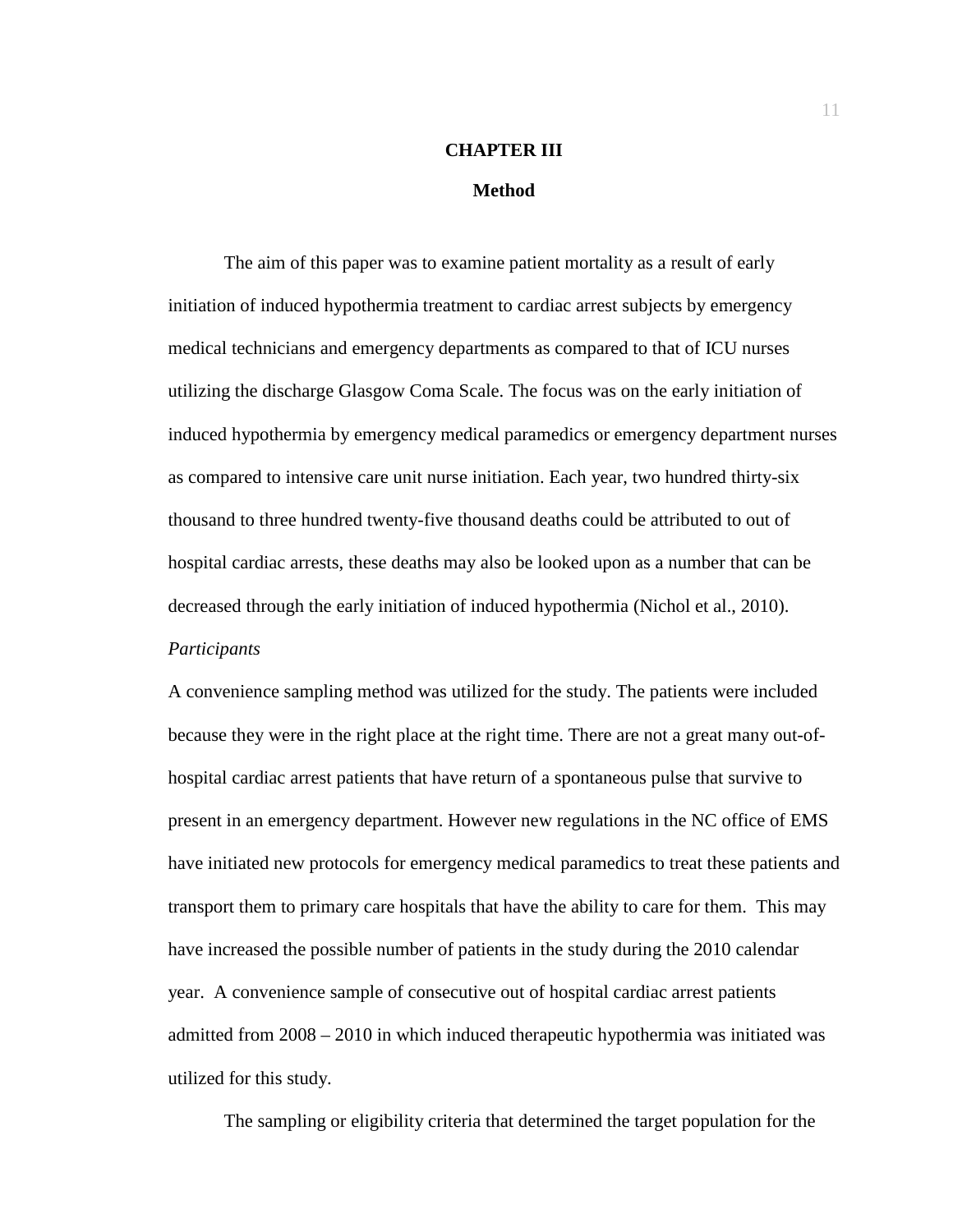study included: 1) cardiac arrest diagnosis, 2) initial presenting rhythm, 3) return of spontaneous circulation and transfer to hospital, 4) initial Glasgow coma scale less than or equal to **five**, and 5) initiation of hypothermia treatment. The data on all these criteria was carefully evaluated and reviewed in order to support the use of convenience sampling. Due to the use of convenience sampling, generalizations to populations were made with caution.

 The purpose of the study was to compare the effect of initiation of therapeutic hypothermia by EMS personnel vs emergency room nurses vs ICU nurses on patient outcomes as measured by the Glasgow Coma Scale in cardiac arrest patients. This was a quasi-experimental study design (Burns & Grove, 2009). The early initiation of hypothermia by emergency medical paramedics or ED nurses was the experimental treatment (the independent variable) and patient mortality as evidenced by the discharge Glasgow Coma Scale was the dependent variable that was measured. The selection of subjects was the primary threat to the study. There was no randomization so every patient that had hypothermia initiated from 2008-2010, was included in the study. The other threat was the manipulation of the treatment. The initiation of hypothermia may have been somewhat subjective based upon the ED physician and/or the paramedic and their knowledge and experience with hypothermia treatment initiation. The study had several threats to validity that were determined very carefully before it was undertaken.

### *Instrumentation*

The purpose of my research project was to measure the effectiveness of induced hypothermia in the treatment of out of hospital cardiac arrest patients. The outcomes measured were mortality and neurological function at discharge. The instrument utilized to measure neurological function at discharge was the Glasgow Coma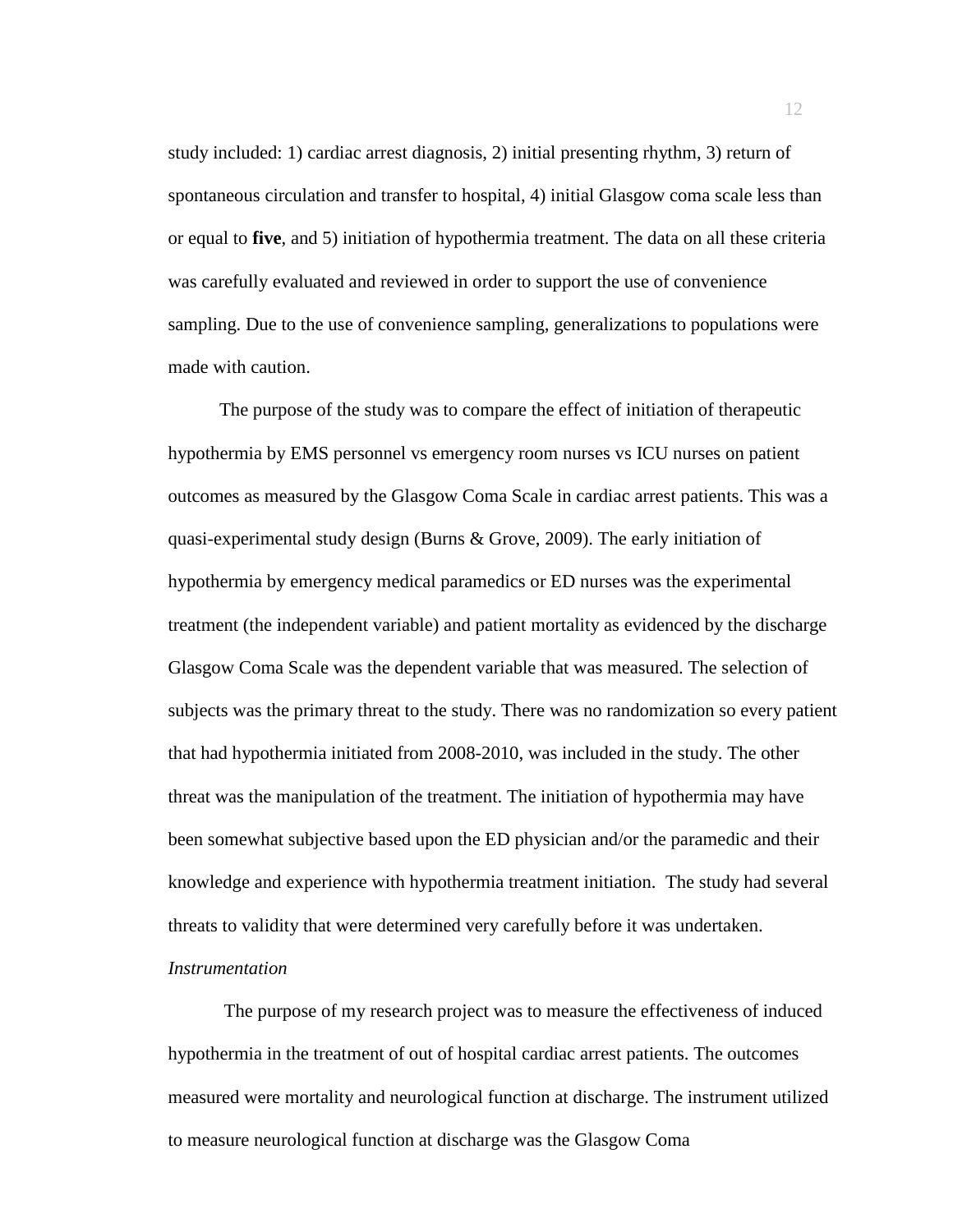Scale (Zuercher, Ummenhofer, Baltussen, & Walder, 2009). The tool uses a rating scale that assigns a score of 3-15, based upon eye opening, verbal and motor levels of functioning (Figure 1).

 The initial data was collected and placed in the therapeutic hypothermia database concurrently by clinical nurse specialists and educators upon the patient's admission to the hospital. The initial data was based upon the admitting diagnosis of cardiac arrest and the initiation of induced hypothermia. Once the patient was placed in the database, they were followed until discharge or participant death before discharge. The data collection was consistent and had strict research controls in place in order to decrease the effects of outside variables. The patients that were admitted from 2008-2010 and placed in the database were included in the study. Verifiable, valid and accurate results were provided in order to substantiate the study findings.

 Prior to conducting the data collection, permission was obtained from the Institutional Review Board (IRB) for Gardner-Webb University as well as from the 800 bed cardiac arrest center in Western North Carolina. The IRB waived consent from the participants prior to data collection.

 Induced hypothermia studies have been conducted in the past; however they have been limited in size and more importantly by the clinical knowledge available at the time. The last ten years has wielded increased knowledge and awareness of the benefits of induced hypothermia. The American Heart Association and the International Liaison Committee on Resuscitation have recognized these advances and included induced hypothermia guidelines for out of hospital cardiac arrests in recent years (Cushman, Warren & Livesay, 2007). This study will aid in advancing the knowledge base for induced hypothermia and improved outcomes.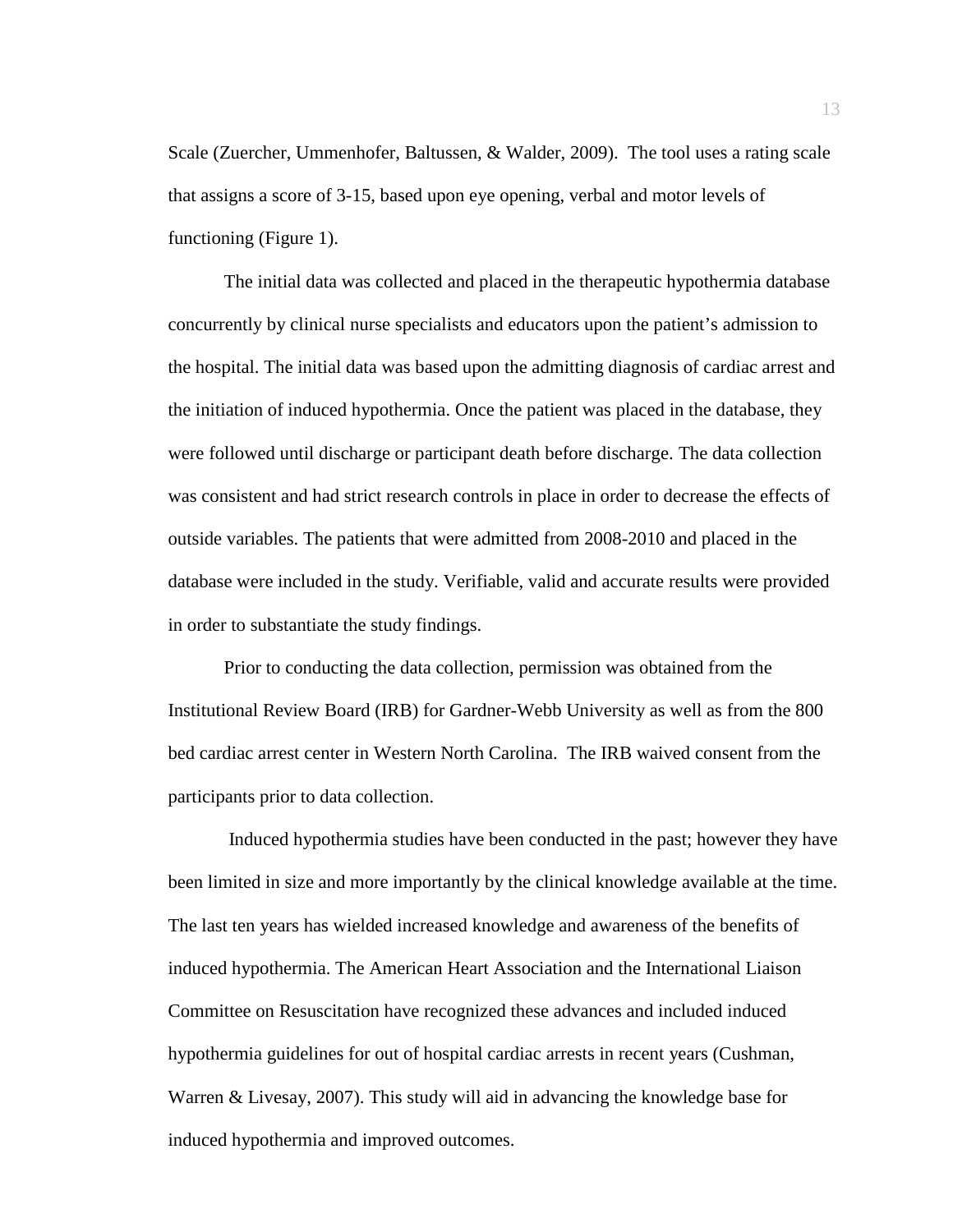# **Chapter IV**

## **Results**

The findings from the retrospective study of the therapeutic hypothermia initiation demonstrated overall positive outcomes. The subjects consisted of a convenience sample from the hospital therapeutic hypothermia database of patients admitted in the 2008-2010 calendar years.The therapeutic hypothermia program was initiated in the hospital in June 2007. The data from patients for this study were selected from the period of January 1, 2008 to December 31, 2010.

## *Study Population*

There were 178 patients included in this study. All the patients had an admission Glasgow Coma Scale of 5 or less. The patients were assigned an identification number from 2-179 in the study in order to differentiate the data and maintain confidentiality.

### *Tables & Figures*

 The following tables and figures illustrate the demographics and the results of the patients included in the study:

| <b>Gender of Patients</b> | <b>Actual Number</b> | Percentage |
|---------------------------|----------------------|------------|
| Male                      | 123                  | 69%        |
| Female                    | 55                   | 31%        |
| Total                     |                      |            |

|  | Table 1-Population |  |
|--|--------------------|--|
|--|--------------------|--|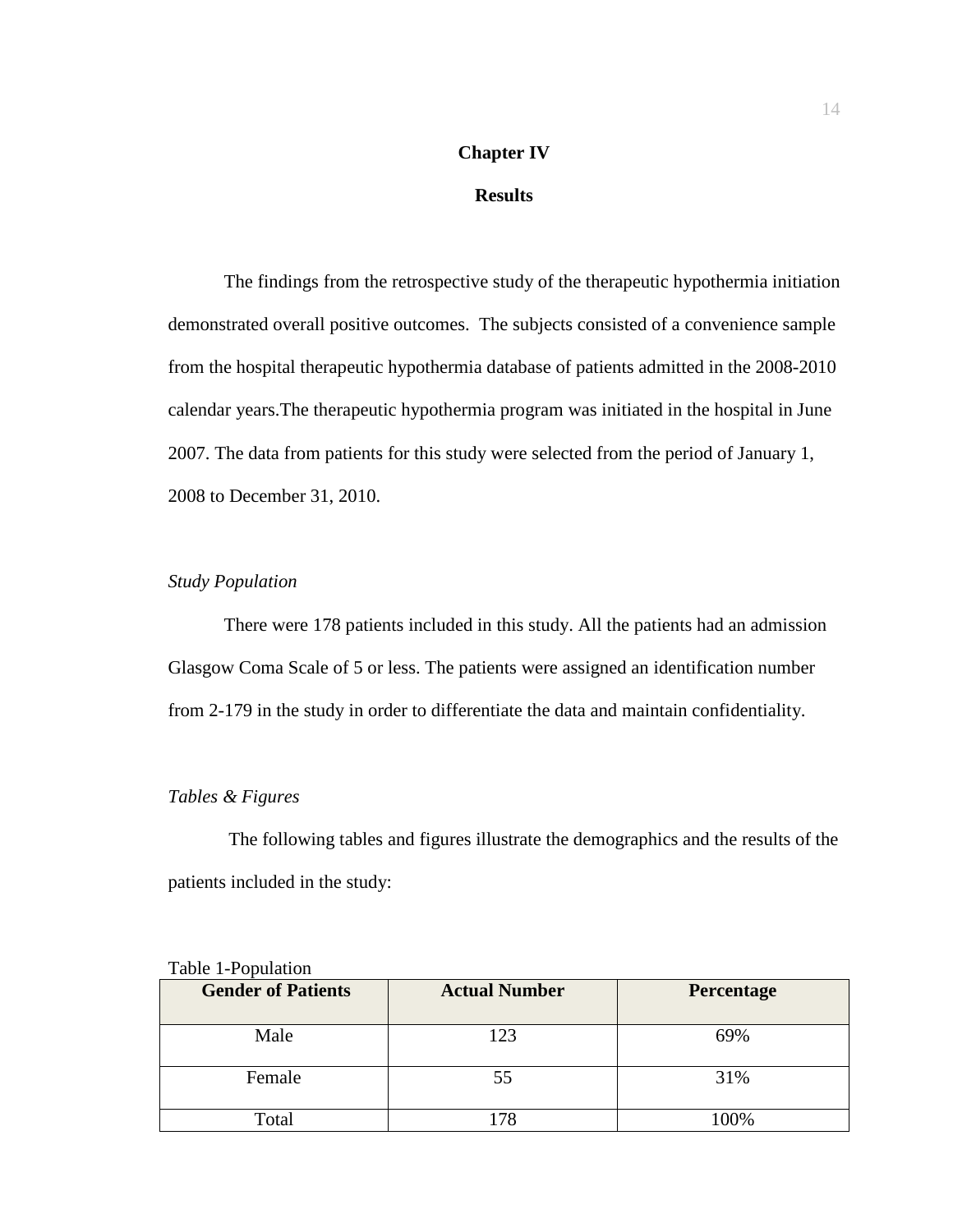| $14010 = 1100$                       |                     |            |
|--------------------------------------|---------------------|------------|
| <b>Initial Presenting Rhythm</b>     | <b>Total Number</b> | Percentage |
| Asystole                             | 91                  | 52%        |
| <b>or</b>                            |                     |            |
| <b>Pulseless Electrical Activity</b> |                     |            |
| Ventricular Tachycardia              | 77                  | 43%        |
| <b>or</b>                            |                     |            |
| Ventricular Fibrillation             |                     |            |
| Unknown                              | 10                  | 5%         |
| <b>or</b>                            |                     |            |
| Other Rhythm                         |                     |            |

Table 2- Presenting Rhythms

Table 3- Neurologically Intact Discharge Rates

|                                      | <b>Total Number</b>                                                                  | Percentage*                                                                  |
|--------------------------------------|--------------------------------------------------------------------------------------|------------------------------------------------------------------------------|
| <b>Overall Neurologically</b>        | 57                                                                                   | 32%                                                                          |
| Intact Discharge Rate                |                                                                                      |                                                                              |
| <b>Initial Presenting Rhythm</b>     | <b>Total Number of</b><br><b>Neurologically Intact</b><br><b>Discharged Patients</b> | Percentage of<br><b>Neurologically Intact</b><br><b>Discharged Patients*</b> |
| Asystole                             | 22                                                                                   | 39%                                                                          |
| <sub>or</sub>                        |                                                                                      |                                                                              |
| <b>Pulseless Electrical Activity</b> |                                                                                      |                                                                              |
| Ventricular Tachycardia              | 31                                                                                   | 54%                                                                          |
| or                                   |                                                                                      |                                                                              |
| Ventricular Fibrillation             |                                                                                      |                                                                              |
| Unknown                              | 4                                                                                    | 7%                                                                           |
| <b>or</b>                            |                                                                                      |                                                                              |
| Other Rhythm                         |                                                                                      |                                                                              |

\*Discharge Glasgow Coma Scale – 13 or greater.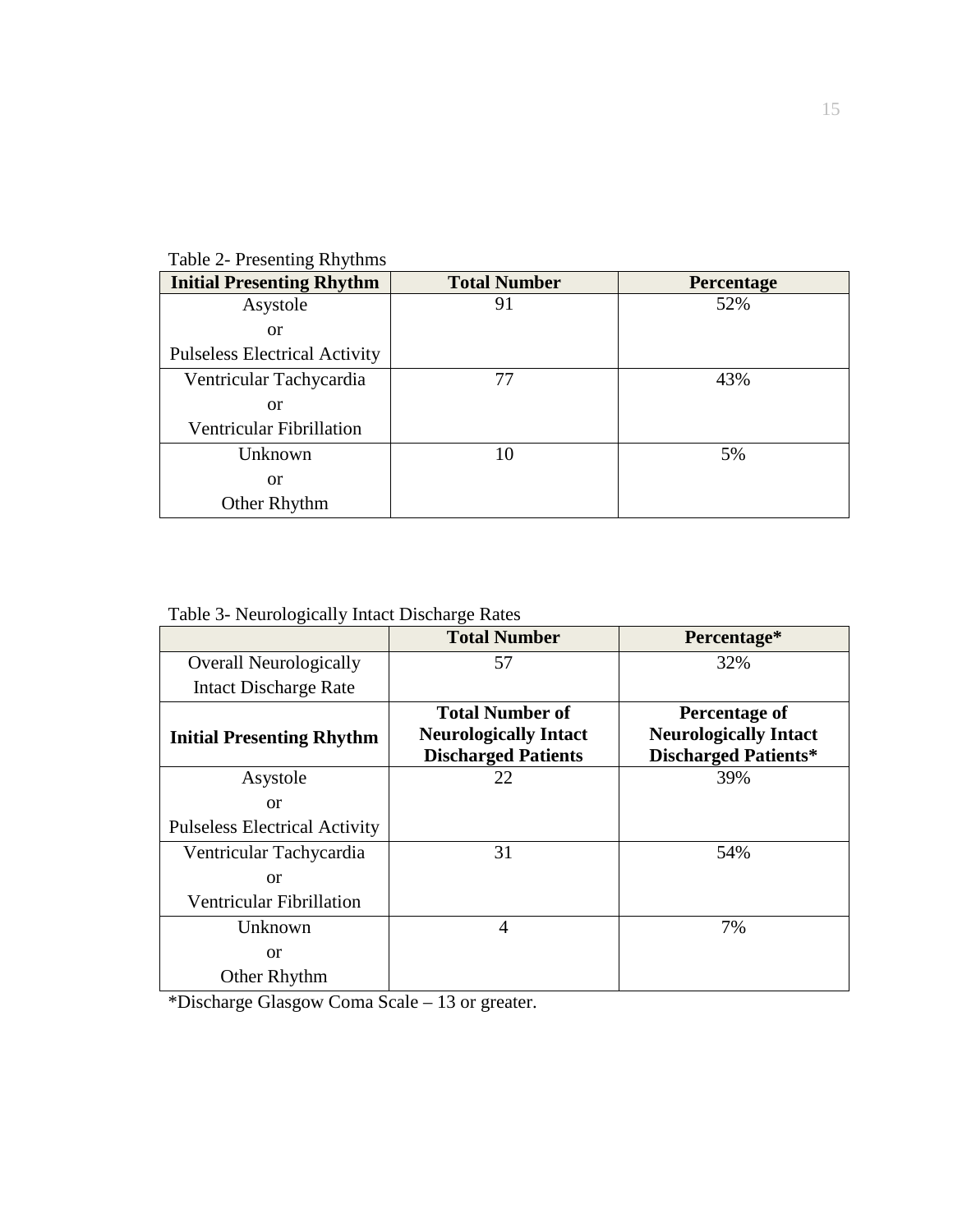| <b>Initiation of</b> | <b>Total</b>     | <b>Percentage of</b> | <b>Total Number</b>   | Percentage of          |
|----------------------|------------------|----------------------|-----------------------|------------------------|
| Hypothermia          | <b>Number</b>    | <b>Overall</b>       | <b>of</b>             | <b>Neurologically</b>  |
|                      | <b>Initiated</b> |                      | <b>Neurologically</b> | <b>Intact</b>          |
|                      |                  |                      | <b>Intact</b>         | <b>Discharged</b>      |
|                      |                  |                      | <b>Discharged</b>     | <b>Patients of the</b> |
|                      |                  |                      | Patients*             | <b>Total Number</b>    |
|                      |                  |                      |                       | Initiated*             |
| <b>EMS</b>           | 24               | 13%                  | 7                     | 29%                    |
| Emergency            |                  |                      |                       |                        |
| Department           | 17               | 10%                  | 8                     | 47%                    |
| <b>Nurses</b>        |                  |                      |                       |                        |
| <b>ICU/Cath Lab</b>  | 137              | 77%                  | 42                    | 31%                    |
| <b>Nurses</b>        |                  |                      |                       |                        |

\*Discharge Glasgow Coma Scale – 13 or greater.

|  |  | Figure 1- The Glasgow Coma Scale |  |  |
|--|--|----------------------------------|--|--|
|--|--|----------------------------------|--|--|

| Glasgow coma scale     |                     |                |
|------------------------|---------------------|----------------|
|                        |                     | Score          |
| <b>Eye opening</b>     | spontaneously       | 4              |
|                        | to speech           | 3              |
|                        | to pain             | $\overline{2}$ |
|                        | none                |                |
| <b>Verbal response</b> | orientated          | 5              |
|                        | confused            | 4              |
|                        | inappropriate       |                |
|                        | incomprehensible    | $\frac{3}{2}$  |
|                        | none                |                |
| <b>Motor response</b>  | obeys commands      | 6              |
|                        | localises to pain   | 5              |
|                        | withdraws from pain | 4              |
|                        | flexion to pain     | $\frac{3}{2}$  |
|                        | extension to pain   |                |
|                        | none                |                |
| <b>Maximum score</b>   |                     | 15             |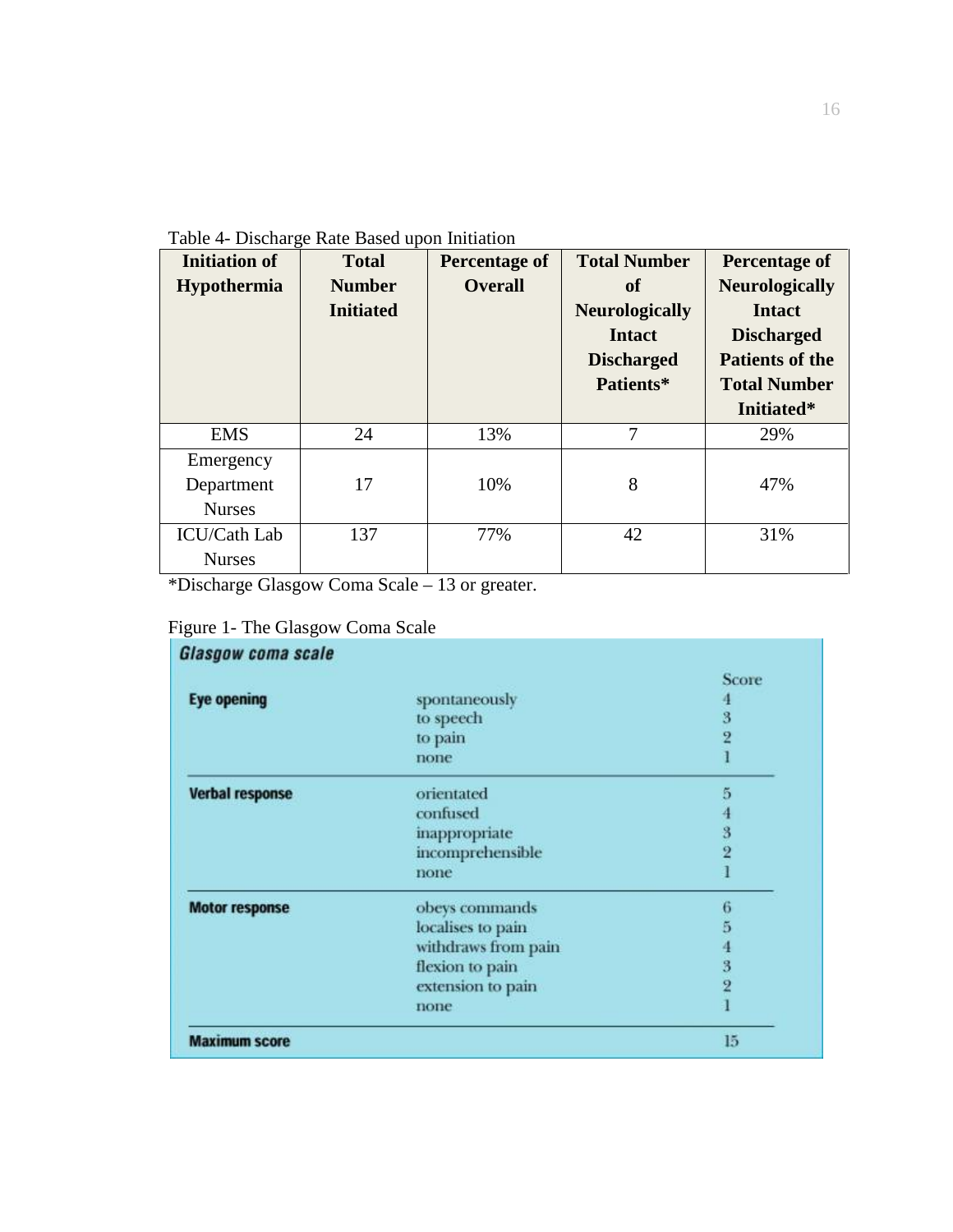

Figure 2- Neurologically Intact Discharged Rates

#### *Statistical Presentation*

 A total of 178 patients were included in the study. There were 123 males and 55 females. Males accounted for 69% of the total population. This was representative of the larger incidence of cardiovascular events in males however the number was still independently elevated (Table 1).

 The initial presenting rhythms of the patients were illustrated in Table 2 in order to demonstrate that the hospital accepted and initiated therapeutic hypothermia on all patients. The majority of the patients 91(52%) had Asystole or Pulseless Electrical Activity (PEA) as their initial rhythm. This hospital chose to treat all cardiac arrest patients with therapeutic hypothermia regardless of their presenting rhythm. There are other institutions that choose to initiate this treatment only on patients that present with Ventricular Tachycardia or Ventricular Fibrillation. This decision to selectively treat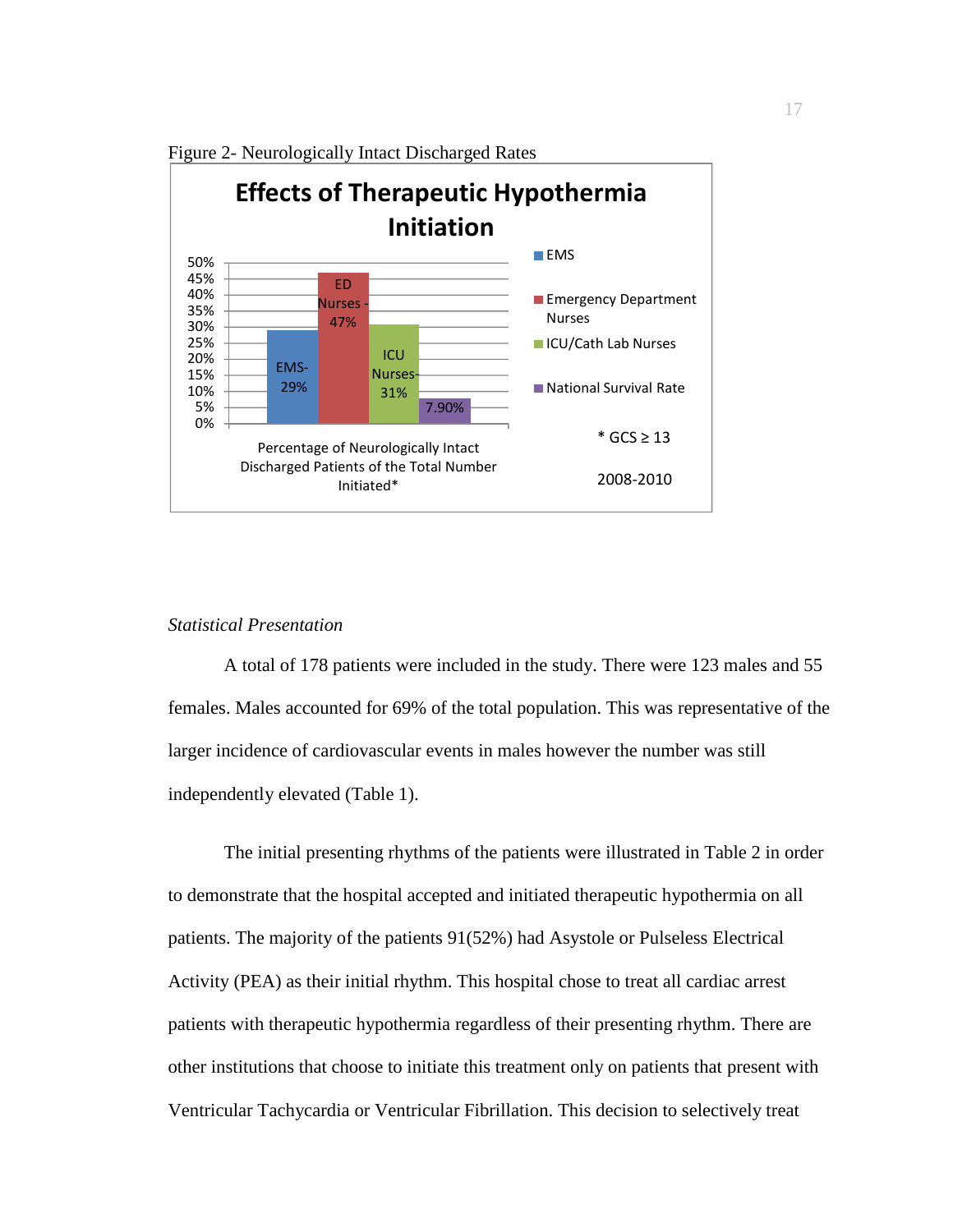based upon rhythm is derived from more favorable outcomes from the initial HACA (2002) and Bernard (2002) studies. Patients are able to be defibrillated if they are in Ventricular Fibrillation or Ventricular Tachycardia (American Heart Association, 2010). In this study 77(43%) of the patients presented in Ventricular Fibrillation or Ventricular Tachycardia. There were 10 patients whose initial presenting rhythms were not documented.

The primary purpose of the study was outlined in the findings on Table 3 & 4. 57 out of 178 patients discharged neurologically intact. The overall hospital percentage for this period was 32% or 57 out of the 178 patients. Although the percentage was lower than the results of other studies it is important to note that this institution initiated therapeutic hypothermia on all presenting rhythms, as compared to other studies which were selective in which patients received therapeutic hypothermia. The largest category of patients discharged presented with Ventricular Fibrillation or Ventricular Tachycardia, 31(54%) out of the 57 patients. The next largest group represented the patients that presented in Asystole or in Pulseless Electrical Activity (PEA). There were 22 (39%) out of the 57 patients discharged neurologically intact.

 The discharge Glasgow Coma Scale was the tool utilized to measure these survival rates. For the purposes of this study, a score of 13 or higher was established as the criteria to classify a successful recovery from the cardiac arrest. A total of 44 patients had a discharge Glasgow Coma of 15, which represents 77% of all the discharged patients and the highest level of functionality.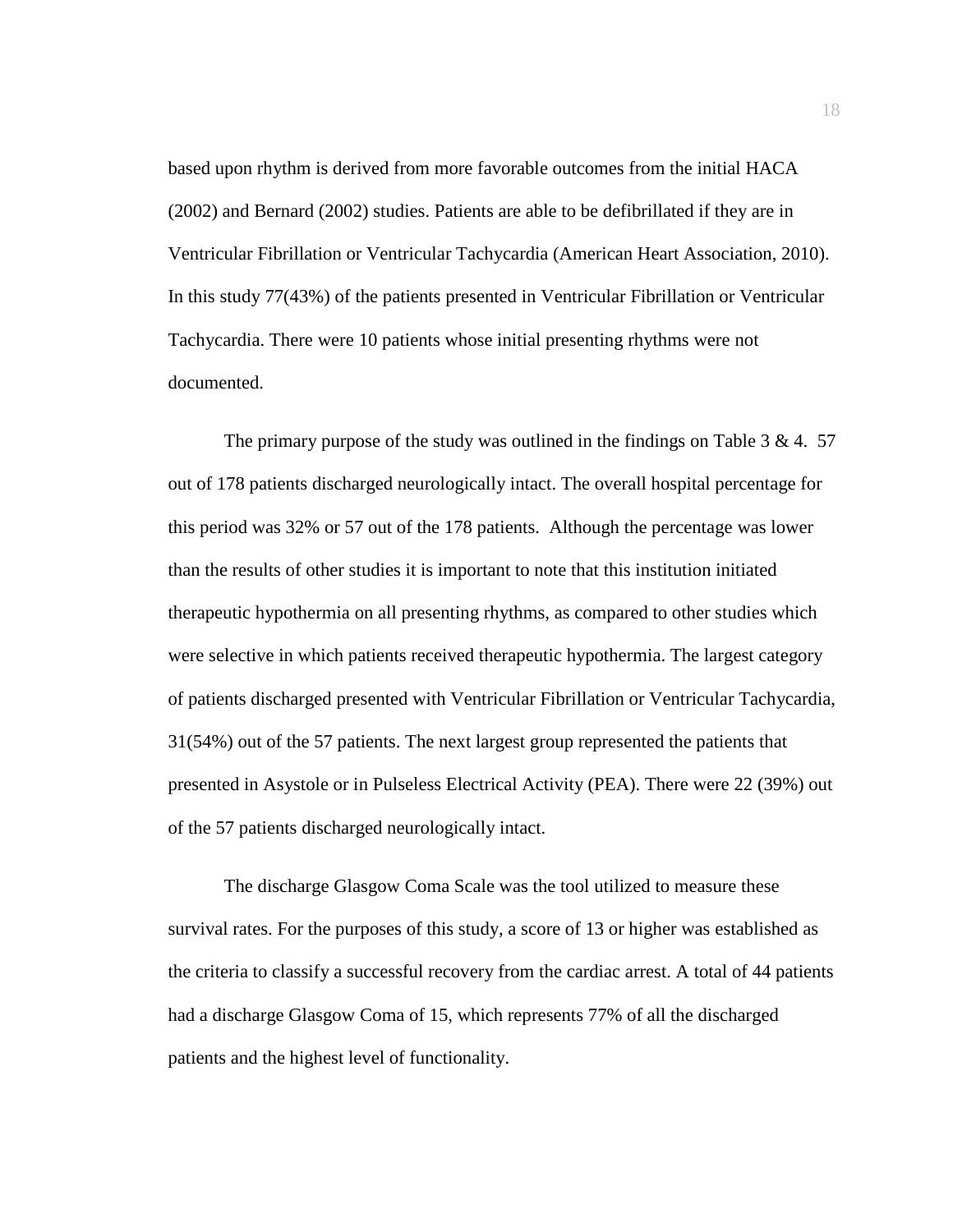The 57 patients discharged neurologically intact were represented in Table 4 under the three categories of; EMS, Emergency Room nurse or ICU nurse initiation. The research question proposed: *Comparatively, does the initiation of therapeutic hypothermia by emergency room, ICU nurses or EMS paramedics decrease mortality for cardiac arrest patients?* was answered. EMS initiated therapeutic hypothermia in 24 of the 178 patients and 7 were discharged neurologically intact. This resulted in an EMS survival rate of 29% (based upon the number initiated). Three of the discharged patients that were cooled by EMS, had a presenting rhythm of Asystole or PEA. The initiation of therapeutic hypothermia by emergency room nurses wielded a survival rate of 47%. The ER nurses initiated therapeutic hypothermia in 17 cases with 8 of them being discharged neurologically intact. The ICU nurses initiated therapeutic hypothermia in the majority of the patients. They initiated the treatment in 137 patients resulting in a discharge rate of 31% or 42 patients. A summary of the specific findings of each area was illustrated on Figure 2.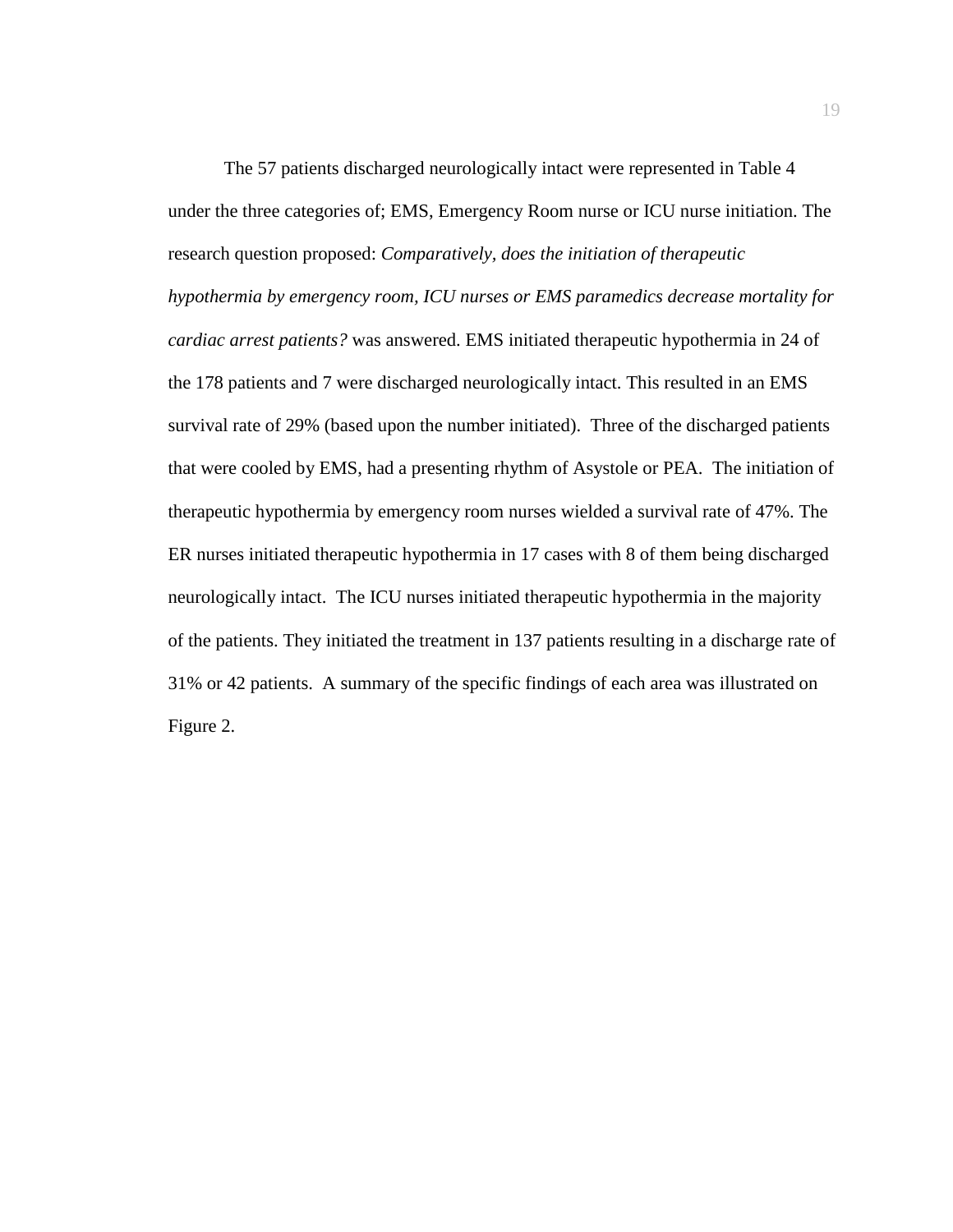# **Chapter V**

# **Discussion**

#### *Interpretation of Findings*

 The purpose of this study was to study the effect of therapeutic hypothermia initiation after cardiac arrest. The study examined mortality and discharge outcomes based upon the Glasgow Coma Scale. It compared outcomes based upon initiation by EMS, emergency room nurses and ICU nurses.

 The findings support the mortality benefit of early initiation of therapeutic hypothermia by EMS and emergency room nurses. The hospital discharge rate of 32% as compared to the EMS (29%) and ER nurse (47%) may correlate with the premise of quicker initiation improving outcomes in cardiac arrest patients.

 The findings validate the utilization of therapeutic hypothermia as a treatment modality in all cardiac arrests regardless of presenting rhythm. The 22 patients that presented in Asystole or PEA were given therapeutic hypothermia treatment and an evidence-based opportunity to have better neurological outcome. This finding represents a group that has not often been represented due to the fact that in many previous studies they were not treated with therapeutic hypothermia and subsequently may not have had favorable outcomes.

#### *Implications for Nursing*

 Faye Abdellah's Patient-Centered Approaches may be intuitive in healthcare however; they can help to guide care since they specifically place a holistic emphasis on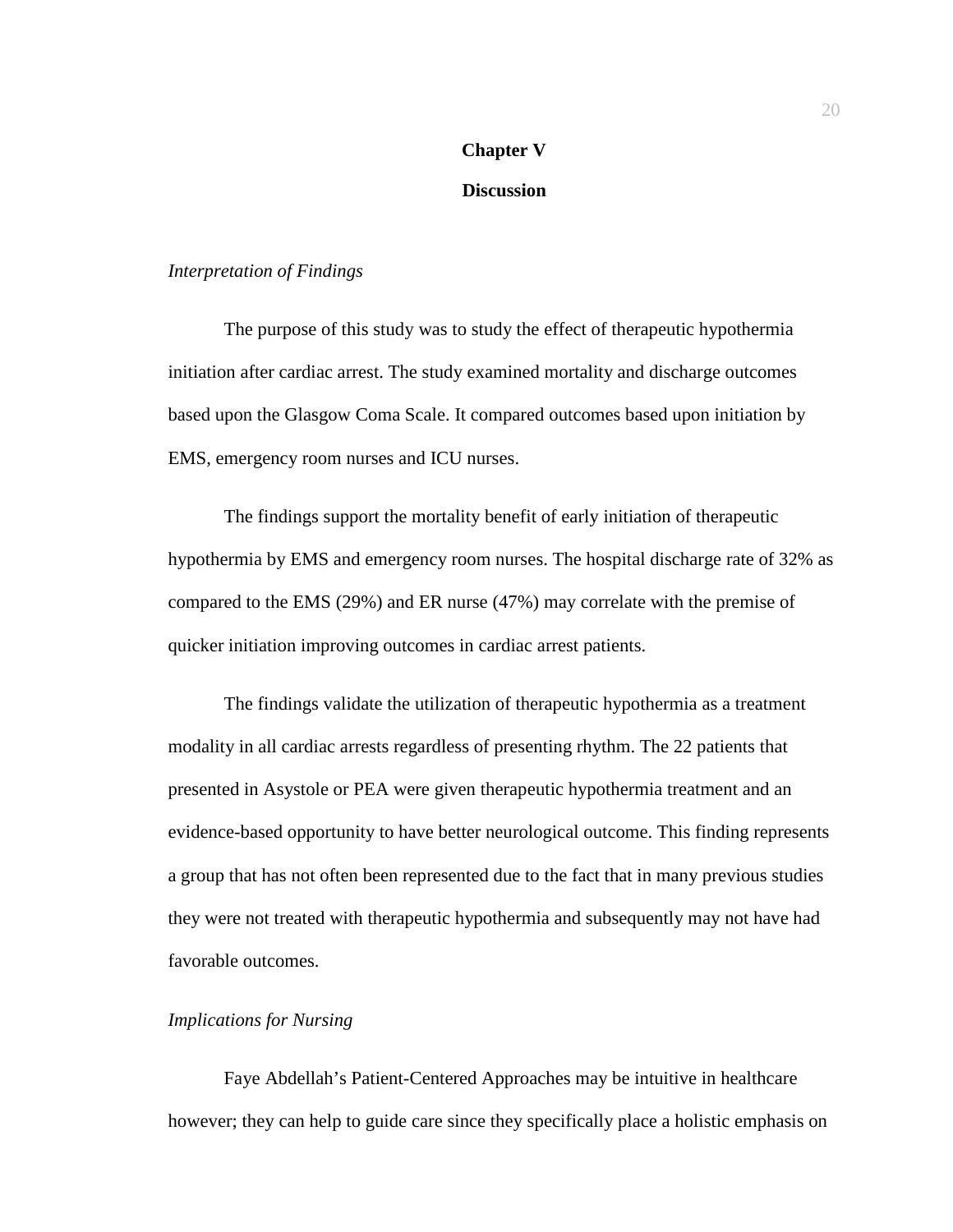patient care. The emergency room or ICU nurse must take into account all aspects of the patient since these patients are chemically sedated and paralyzed. The nurse is the problem solver and directs patient care through care of the whole patient. This study demonstrated a higher success rate for earlier initiation of therapeutic hypothermia. The nurse is focused on the cardiac arrest patient from the moment the patient enters the emergency department or the ICU and they will play a major role in the initiation of therapeutic hypothermia.

#### *Implications for Further Research*

 A subsequent study that follows the patients after discharge should be considered in order to gather long term outcome data. The patients could be assessed using the Glasgow Outcome Scale (Jennet, Snoek, Bond & Brooks, 1981). The rating scale (1-5) assigns a level of 1-5 based upon the patient's functional ability. The rating scale begins by assigning a level 1 if the patient is dead, this level will measure patient mortality. A level 2 assignment indicates the patient is in a vegetative state which is defined as unable to interact and unresponsive. A level 3 classification indicates the patient has a severe disability and unable to live independently. A level 4 classification indicates the patient has moderate disability but unable to return to work or school. Finally, level 5 indicates that the patient is classified as able to resume normal activity (Jennet et al, 1981).

The primary limitation of the study was the number of patients included within each category. Future studies might include a greater number of participants with possible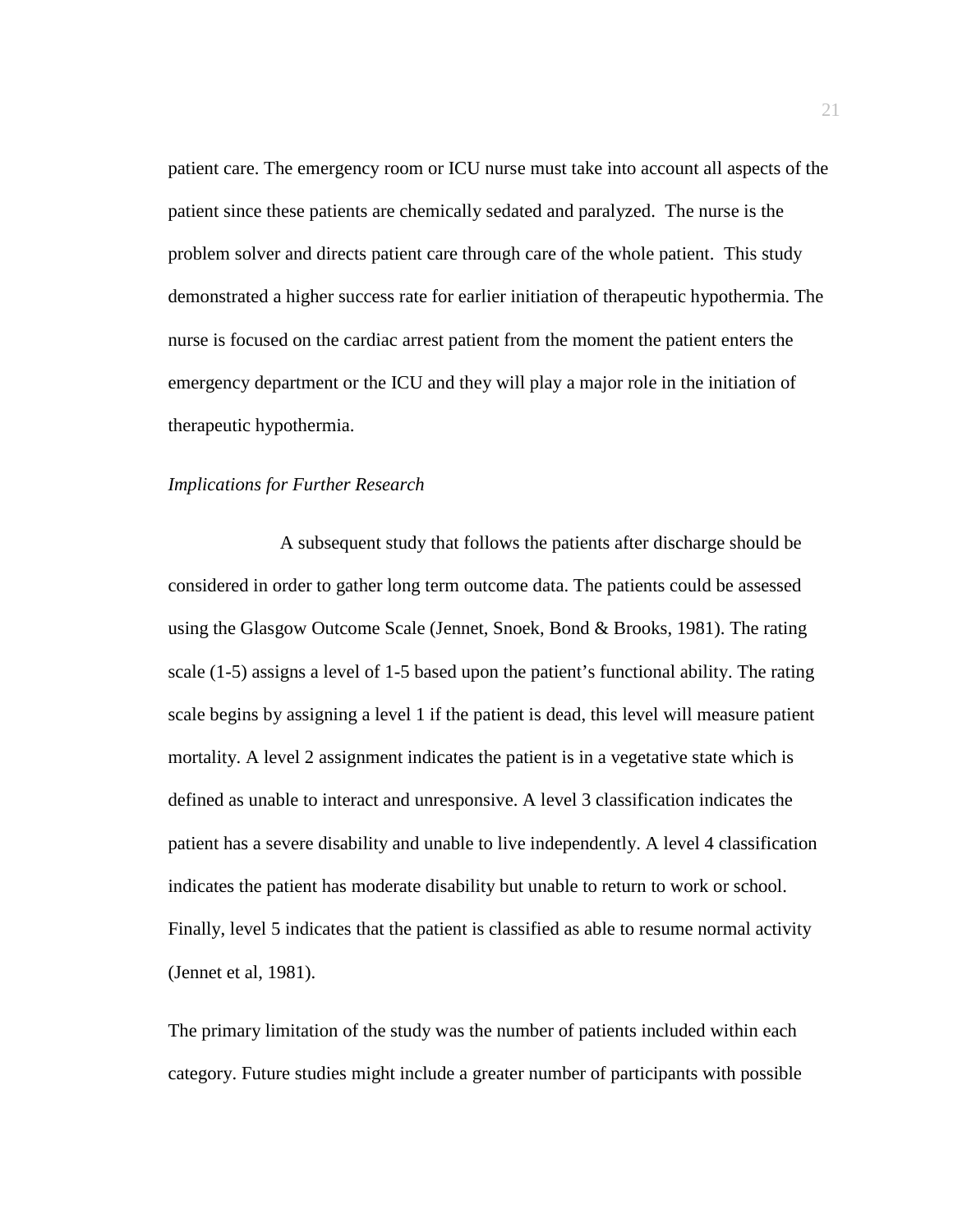randomization. The OEMS of North Carolina will develop and implement specific guidelines for cardiac arrest care in the near future that may enhance or limit EMS's ability to initiate therapeutic hypothermia on all patients. This study included data from EMS agencies that were currently able to initiate this treatment on all patients.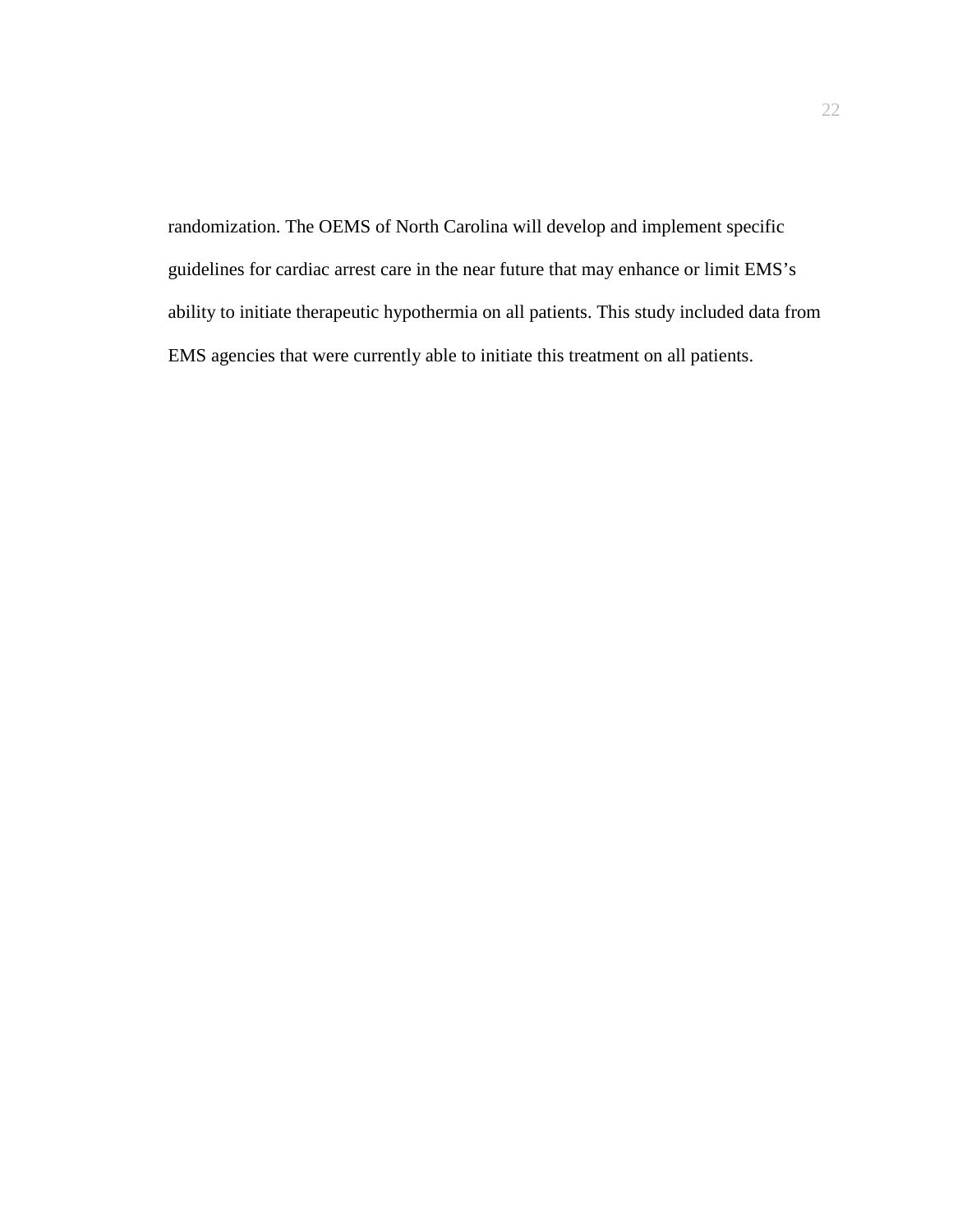#### **References**

American Heart Association. (2010). *A Race Against the Clock: Sudden Cardiac Arrest Fact Sheet.* Retrieved from

http://www.americanheart.org/presenter.jhtml?identifier=3067057

- Bernard, S., Gray, T., Buist, M., Jones, B., Silvester, W., Gutteridge, G., et al. (2002). Treatment of comatose survivors of out-of-hospital cardiac arrest with induced hypothermia. *New England Journal of Medicine*, *346*(8), 557-563.
- Burns, A. & Grove, Susan B. (2009) The Practice of Nursing Research. St. Louis, Louis, Missouri: Saunders Elsevier
- Collins, T., & Samworth, P. (2008). Therapeutic hypothermia following cardiac arrest: a review of the evidence. *Nursing in Critical Care*, *13*(3), 144-151.
- Cushman, L., Warren, M.L. & Livesay, S. (2007) The Role of Induced Hypothermia in Cardiac Arrest. Critical Care Nursing Quaterly/ April – June 2007: 143- 153.
- Hay, A., Swann, D., Bell, K., Walsh, T., & Cook, B. (2008). Therapeutic hypothermia in comatose patients after out-of-hospital cardiac arrest. *Anaesthesia*, *63*(1), 15-19.
- Heart Rhythm Foundation. (2010). *Glossary of terms.* Retrieved from http://www.heartrhythmfoundation.org/facts/scd.asp
- Hypothermia After Cardiac Arrest Group. (2002). Mild therapeutic hypothermia to improve the neurologic outcome after cardiac arrest. *New England Journal of Medicine*, *346*(8), 549-556.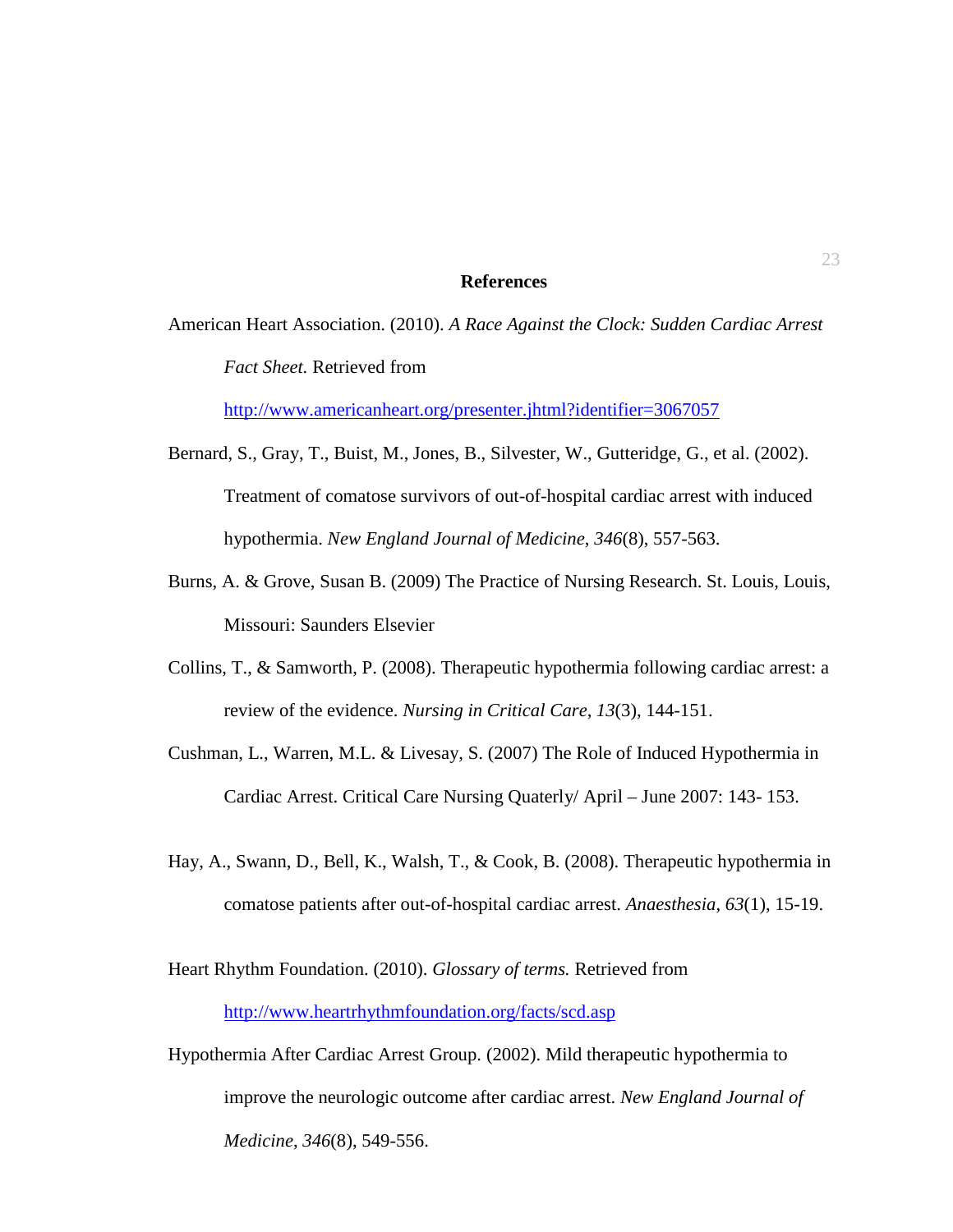- Jennett, B., Snoek, J.,Bond, M.R., Brooks, N., (1981). Disability after severe head injury; observations on the use of the Glasgow Outcome Scale. J Neurol, Neurosurgery, Psychiat 1981; 44:285-293.
- Kennedy, J., Green, R., & Stenstrom, R. (2008). The use of induced hypothermia after cardiac arrest: a survey of Canadian emergency physicians. *CJEM: The Journal of the Canadian Association of Emergency Physicians*, *10*(2), 125-130.
- Koran, Z. (2008). Therapeutic hypothermia in the postresuscitation patient: the development and implementation of an evidence-based protocol for the emergency department. *Advanced Emergency Nursing Journal*, *30*(4), 319-332.
- Lee, C., Van Gelder, C., Burns, K., & Cone, D. (2009). Advanced Cardiac Life Support and defibrillation in severe hypothermic cardiac arrest. *Prehospital Emergency Care*, *13*(1), 85-89.
- Nichol, G., Aufderheide, T.P., Eigel, B., Neumar, R.W., Lurie, K.G., Bufalino, V.J., Callaway, C.W., Menon, V., Bass, R.R., Abella, B.S., Sayre, M., Dougherty, C.M., Racht, E.M., Kleinman, M.E., O'Connor, R.E., Reilly, J.P., Ossmann, E.W., Peterson, E. on behalf of the American Heart Association Emergency Cardiovascular Care Committee, Council on Arteriosclerosis, Thrombosis, and Vascular Biology, Council on Cardiopulmonary, Critical Care, Perioperative and Resuscitation, Council on Cardiovascular Nursing, Council on Clinical Cardiology, Advocacy Committee, and Council on Quality of Care and Outcomes Research (2010) Regional Systems of Care for Out-of-Hospital Cardiac Arrest: A

#### 23